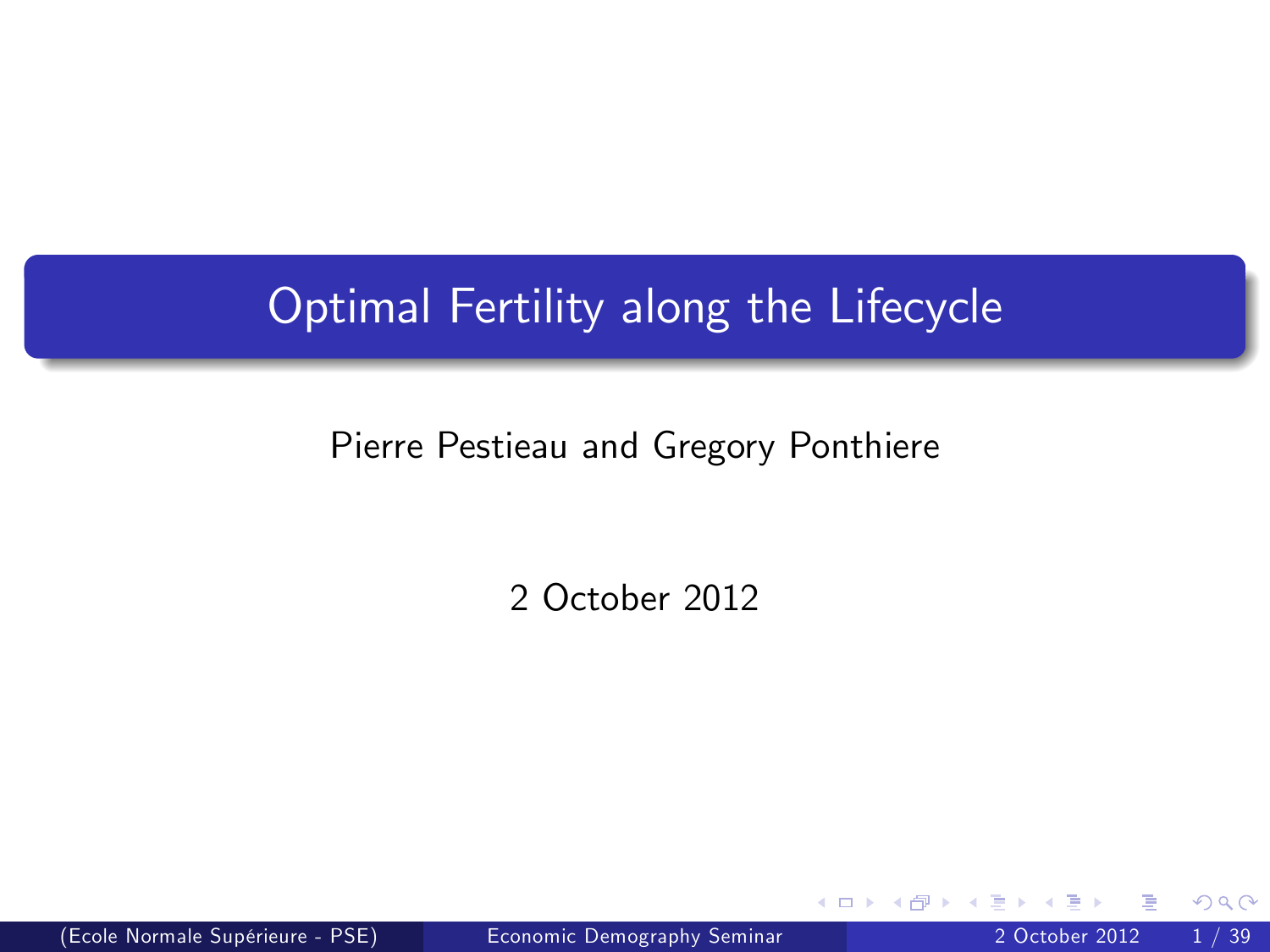## The postponement of births: empirical evidence (1)



Fig. 1: Average age of women at fi[rst](#page-2-0)[bir](#page-1-0)[t](#page-2-0)[h.](#page-0-0)

<span id="page-1-0"></span> $\blacksquare$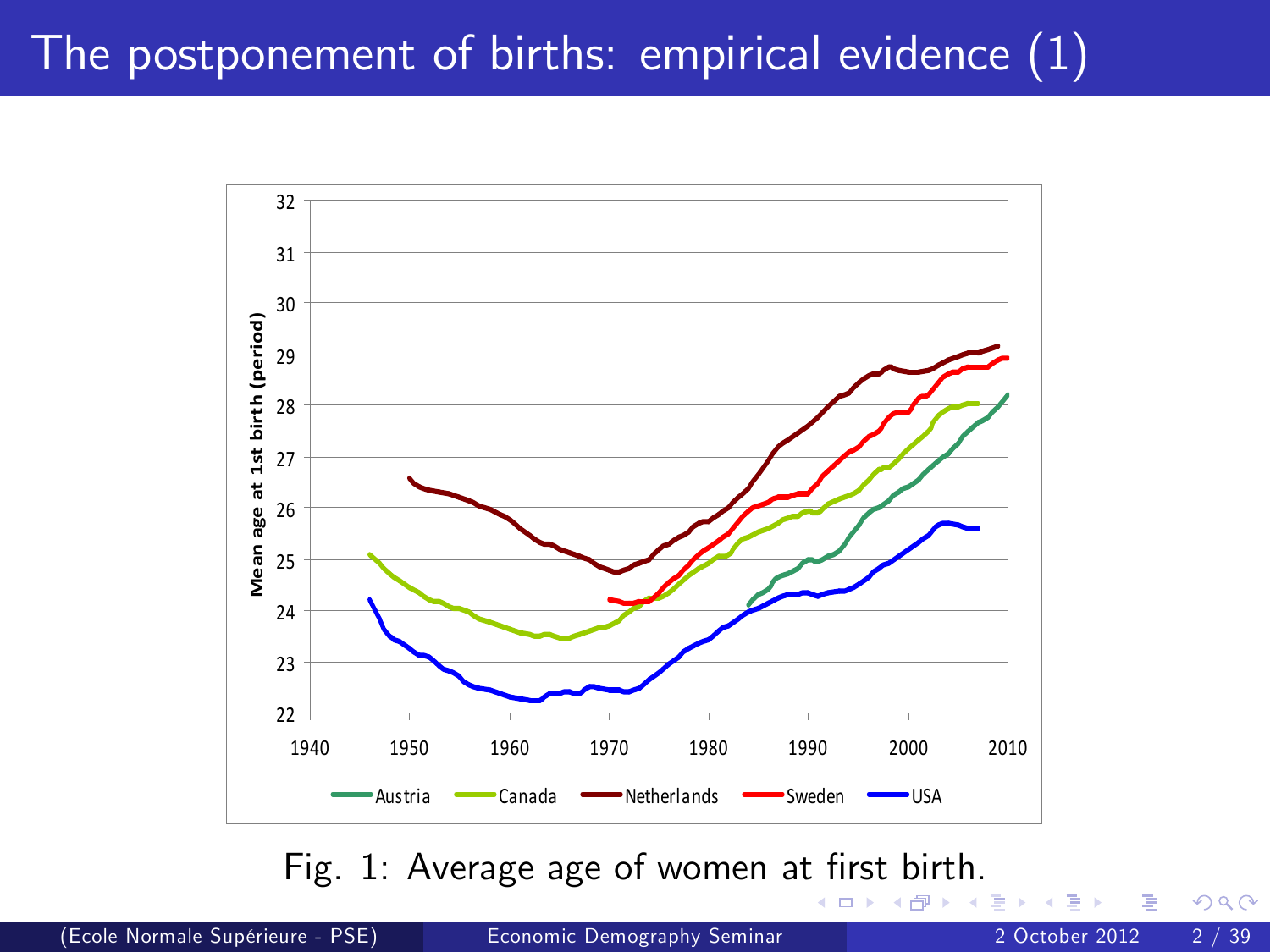## The postponement of births: empirical evidence (2)



Fig. 2: Average age of women at bi[rth](#page-1-0) [\(](#page-3-0)[al](#page-1-0)[l b](#page-2-0)[i](#page-3-0)[rth](#page-0-0)[s\).](#page-38-0)

<span id="page-2-0"></span>⊆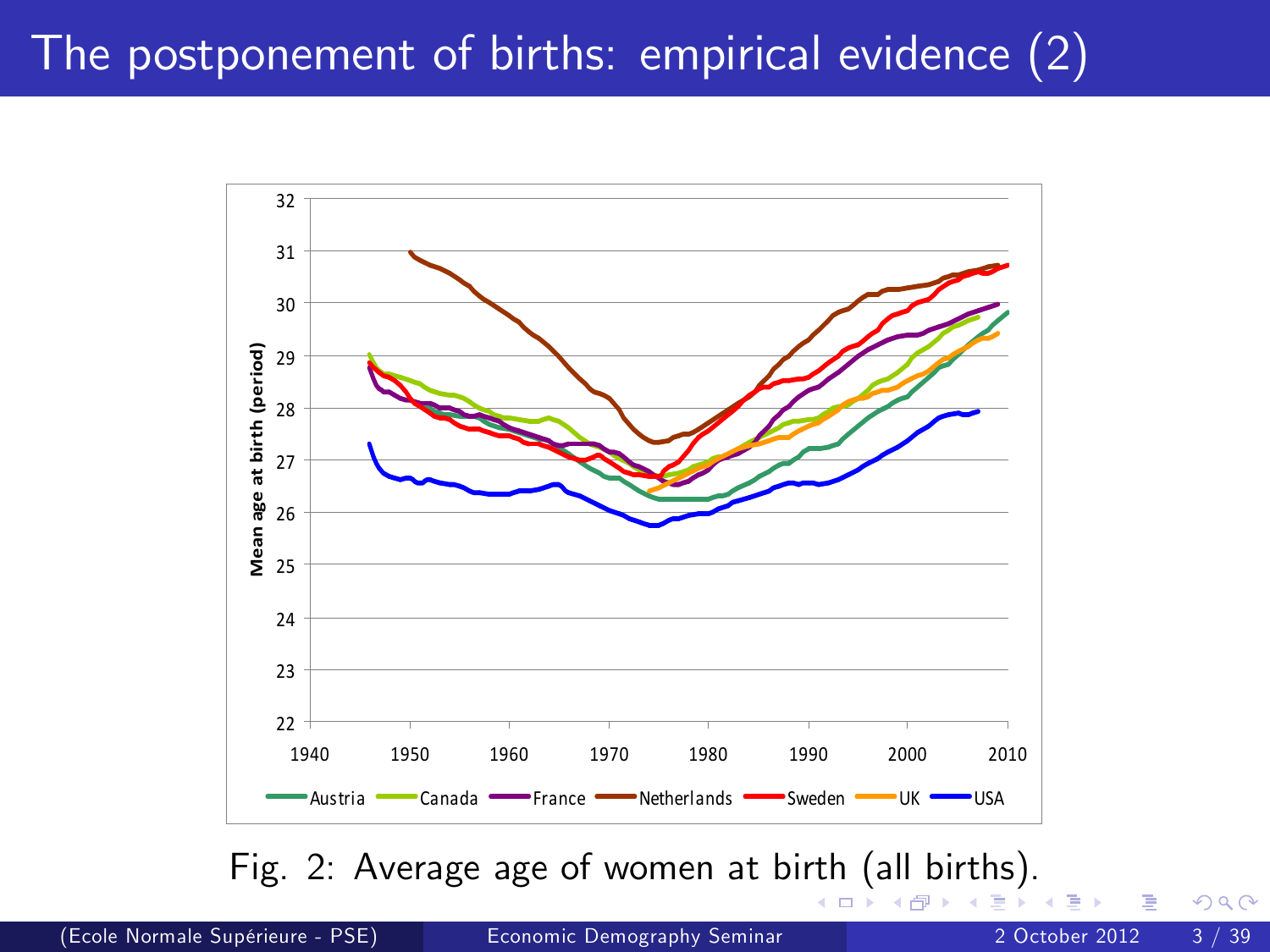## The postponement of births: empirical evidence (3)



motherhood, France.

 $\leftarrow$ 

(Ecole Normale SupÈrieure - PSE) [Economic Demography Seminar](#page-0-0) 2 October 2012 4 / 39

<span id="page-3-0"></span>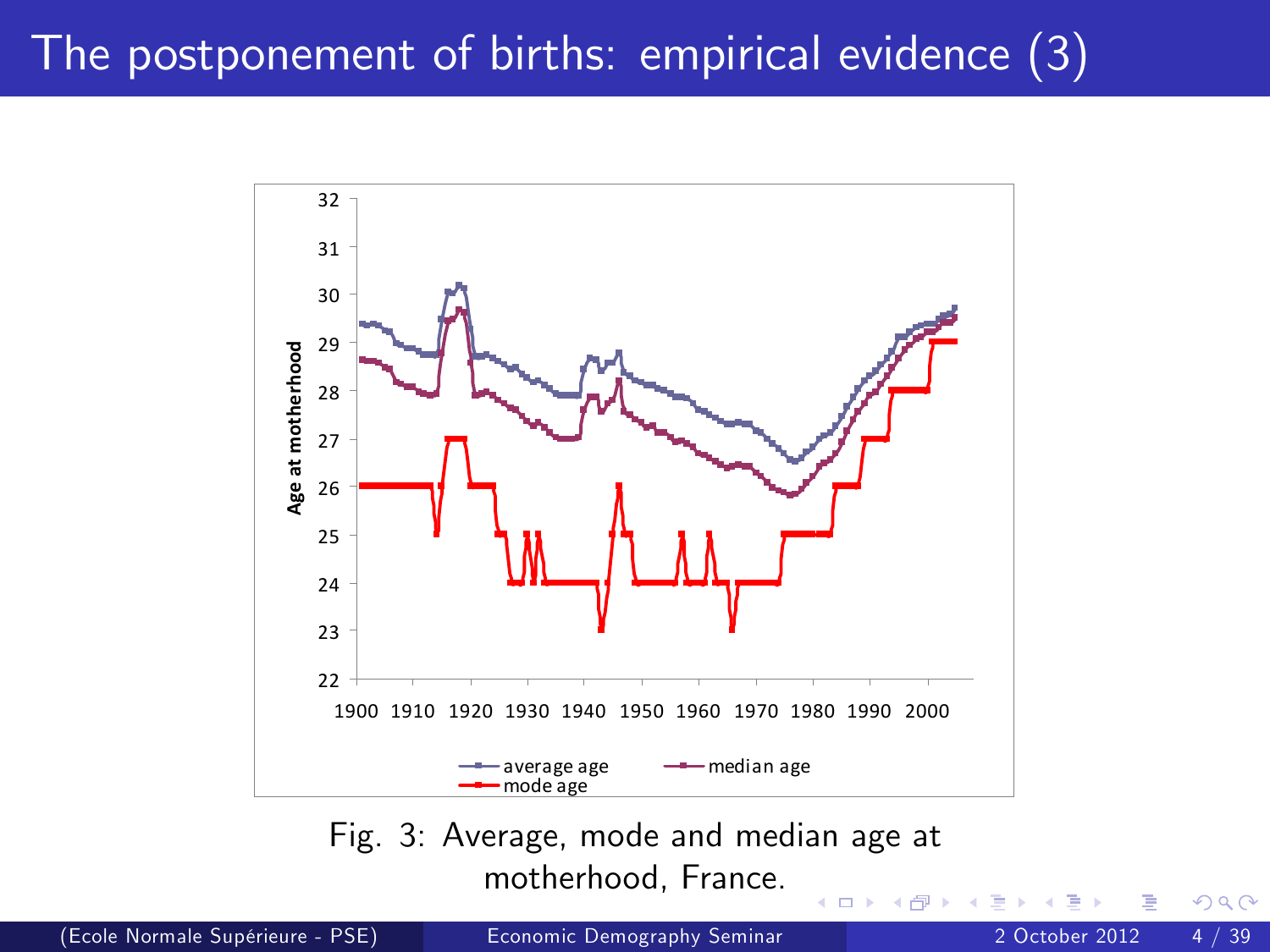### Questions and related research

- **1** What are the **causes** of that postponement of births?
- 2 What are its effects on macroeconomic dynamics?
- <span id="page-4-0"></span>**3** Is the postponement of births **optimal**?
	- Question 1 is largely studied in the literature (Gustaffson 2001).
		- Happel et al (1984): consumption smoothing over the lifecycle.
		- Cigno & Ermisch (1989): opportunity costs in terms of education.
	- In this paper, we focus on questions 2 and 3.
		- D'Albis et al (2010) OLG with TFR declining in timing of births:
			- there exists a monetary steady-state if the average age of consumers is larger than the average age of producers.
			- the optimal growth rate of population at the steady-state is larger than the one at the monetary equilib[riu](#page-3-0)[m.](#page-5-0)  $\Omega$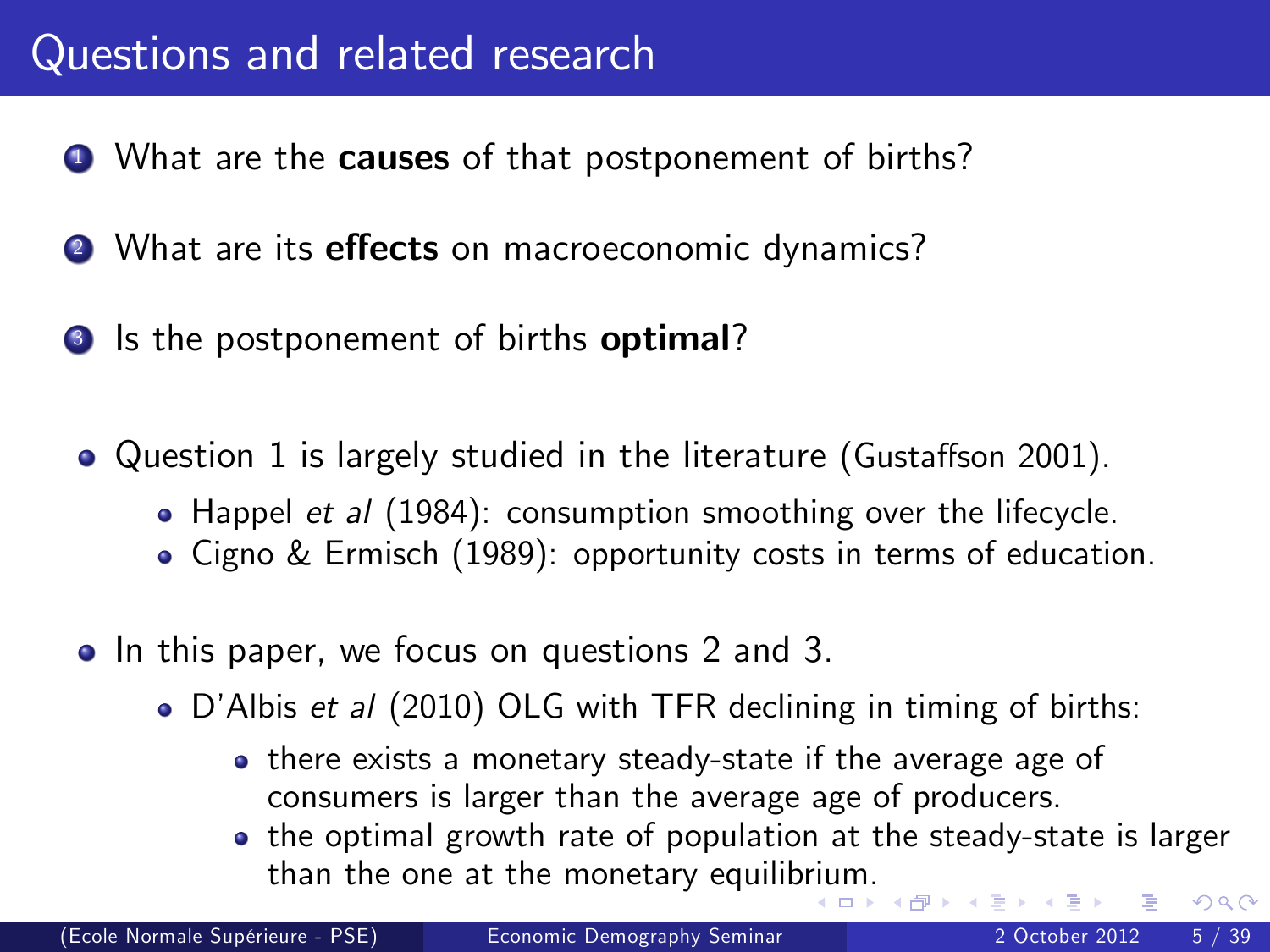## This paper

- We develop a four-period OLG model with physical capital.
- **•** Two reproduction periods (instead of one).
- Early fertility  $n +$  late fertility  $m =$  total fertility (TFR).
- **Individuals take factor prices as given.**
- Baseline: fertility timing taken as *given* (relaxed later on).
- <span id="page-5-0"></span>• Our questions:
	- $\bullet$  Is the dynamics varying with the timing of births for a given TFR?
	- 2 What is the *optimal* fertility timing? Effect on Golden Rule?
	- <sup>3</sup> Does Samuelson's Serendipity Theorem still hold?
	- 4 Are those answers robust to the model we [us](#page-4-0)[e?](#page-6-0)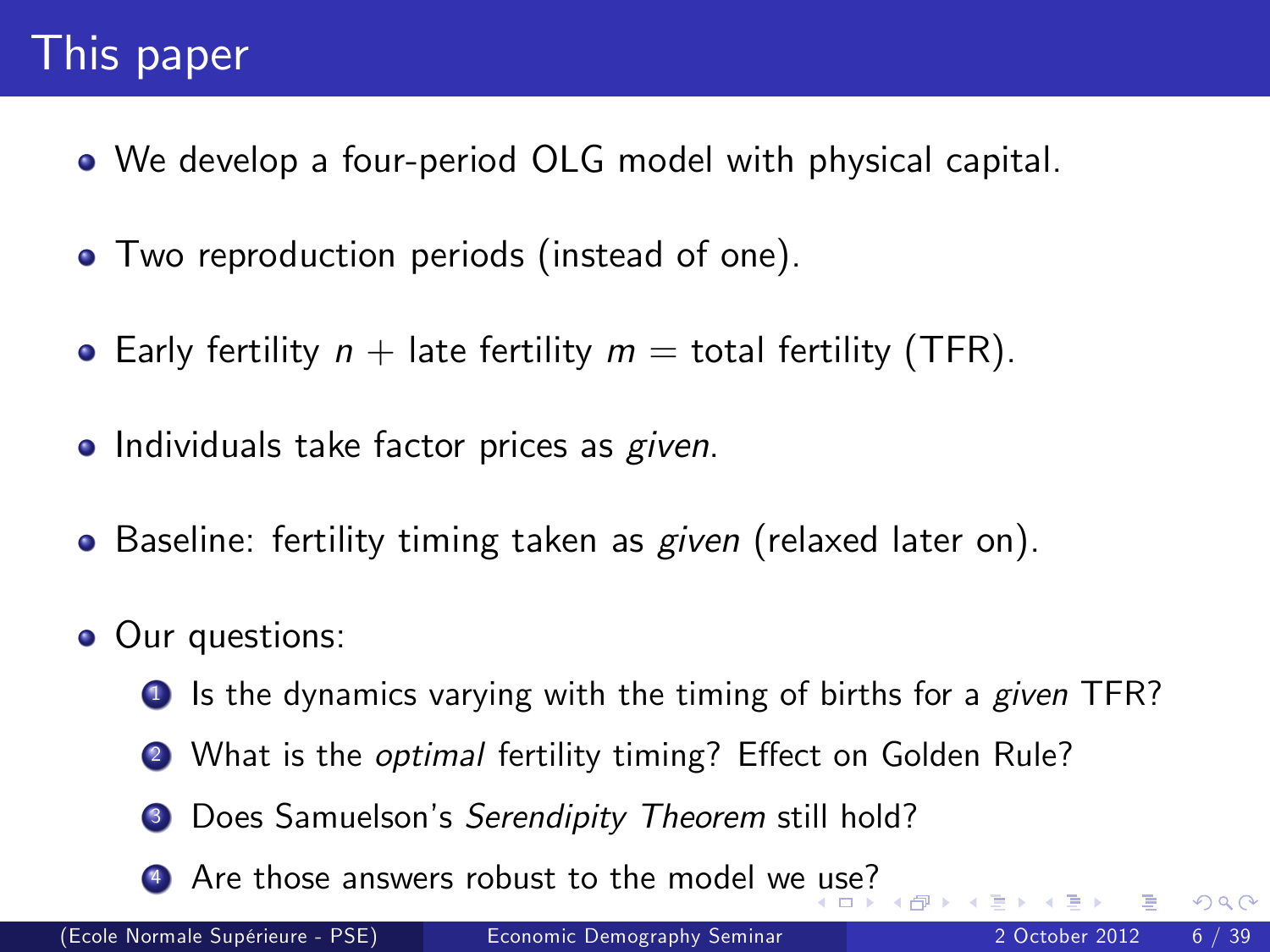## From standard OLG models...



<span id="page-6-0"></span>4 0 8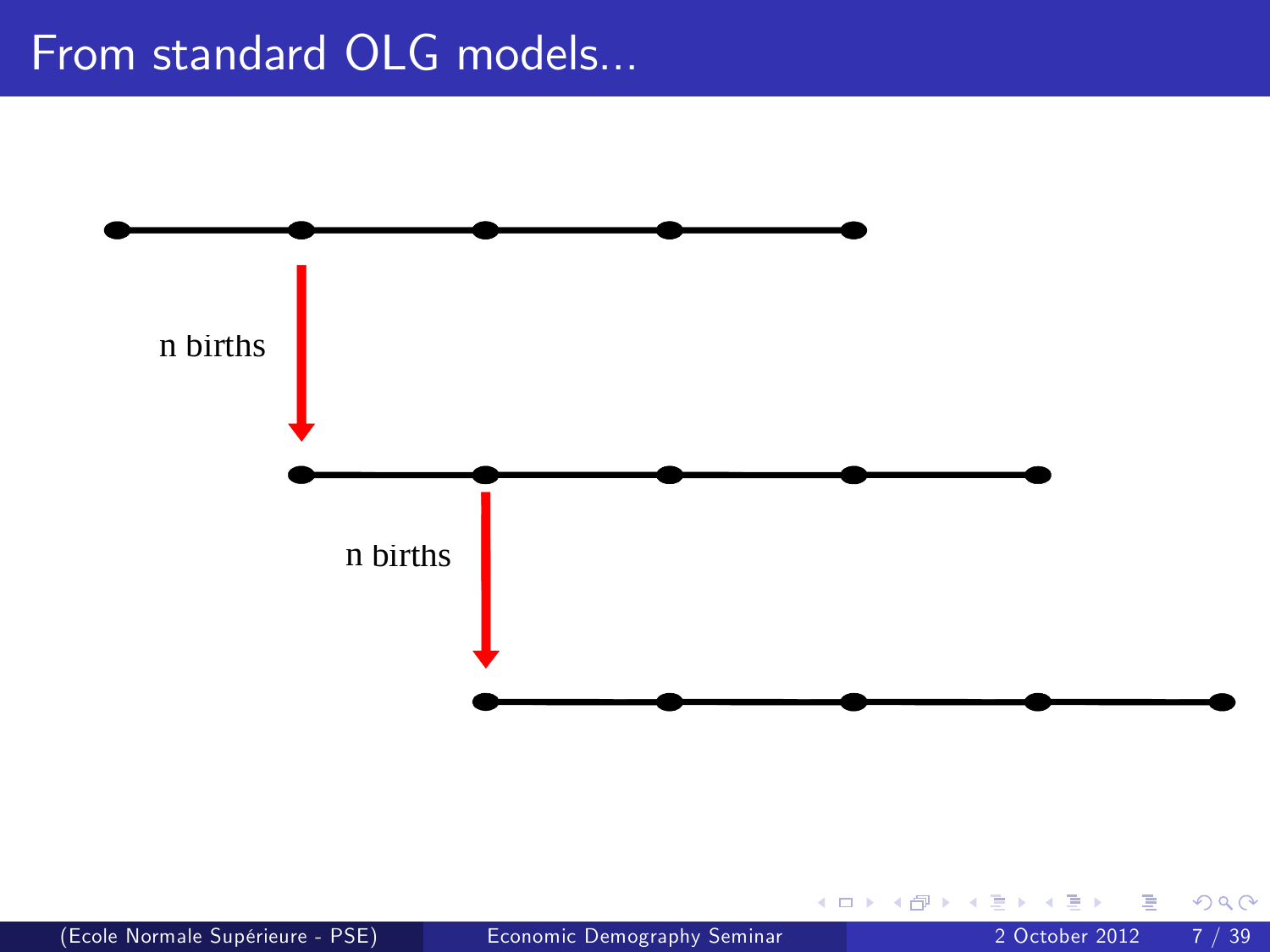### ...to a richer demographic structure

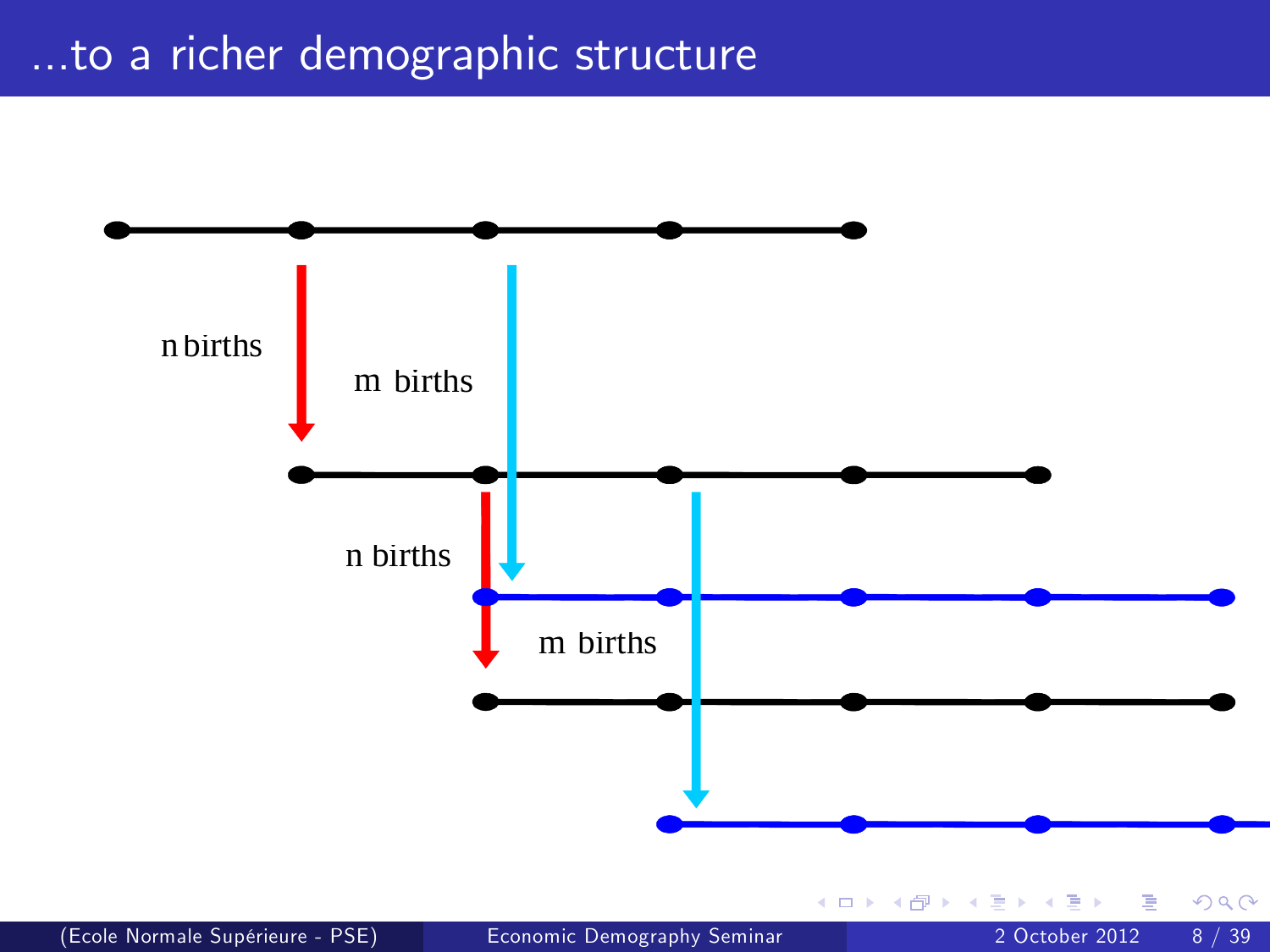#### Our results

**1** The timing of births matters a lot for long-run dynamics, even for a given total fertility rate (TFR).

The major issue is whether the cohort growth factor  $g_t \equiv \frac{N_t}{N_t}$  $N_{t-1}$ converges or not towards a constant  $g=\frac{n+\sqrt[2]{n^2+4m}}{2}$  $\frac{n^2+4m}{2}$  in the long-run.

- **2** The long-run social optimum allows for various pairs  $(n, m)$ , as long as  $\frac{n+\sqrt[2]{n^2+4m}}{2}=g^*$ . No one-to-one substituability between n and m.  $\Rightarrow$  the TFR  $n + m$  is irrelevant.
- $\bullet$  An Extended Serendipity Theorem: if a government imposes  $(n, m)$ such that  $\emph{g}=\emph{g}^*$ , the competitive economy converges towards the long-run social optimum.
- <sup>4</sup> Overall robustness of result 1. to behavioural assumptions, fertility choices, number of reproduction periods.  $200$

(Ecole Normale SupÈrieure - PSE) [Economic Demography Seminar](#page-0-0) 2 October 2012 9 / 39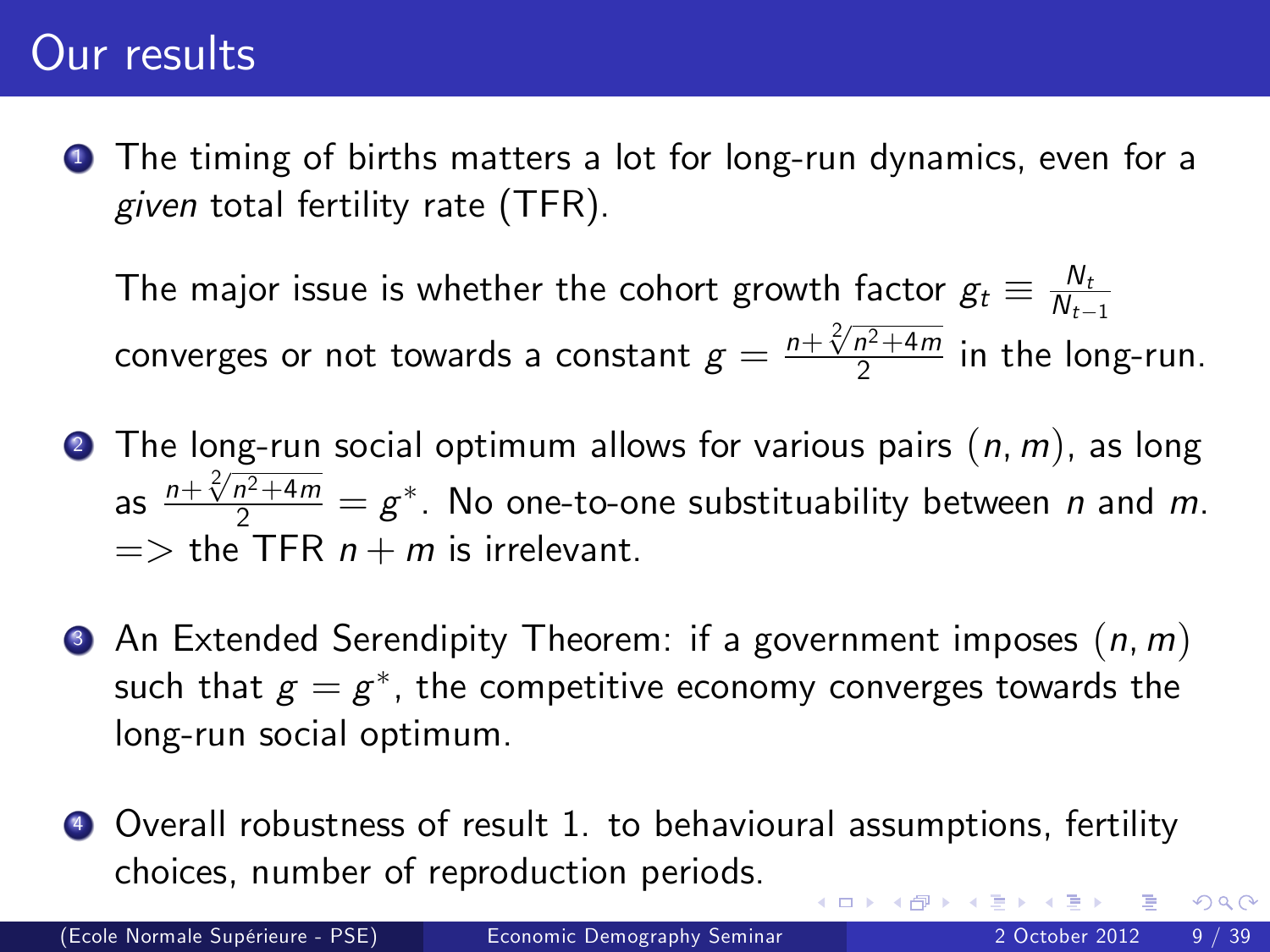## **Outline**

## **•** Fertility timing and long-run dynamics

- Population dynamics
- Demo-economic dynamics (myopic anticipations)

## **2** Long-run social optimum

- Optimal fertility and fertility timing
- The Serendipity Theorem

## **3** Extension and robustness checks

- Rational anticipations
- Endogenous fertility
- <span id="page-9-0"></span>- Three reproduction periods

# **4** Conclusions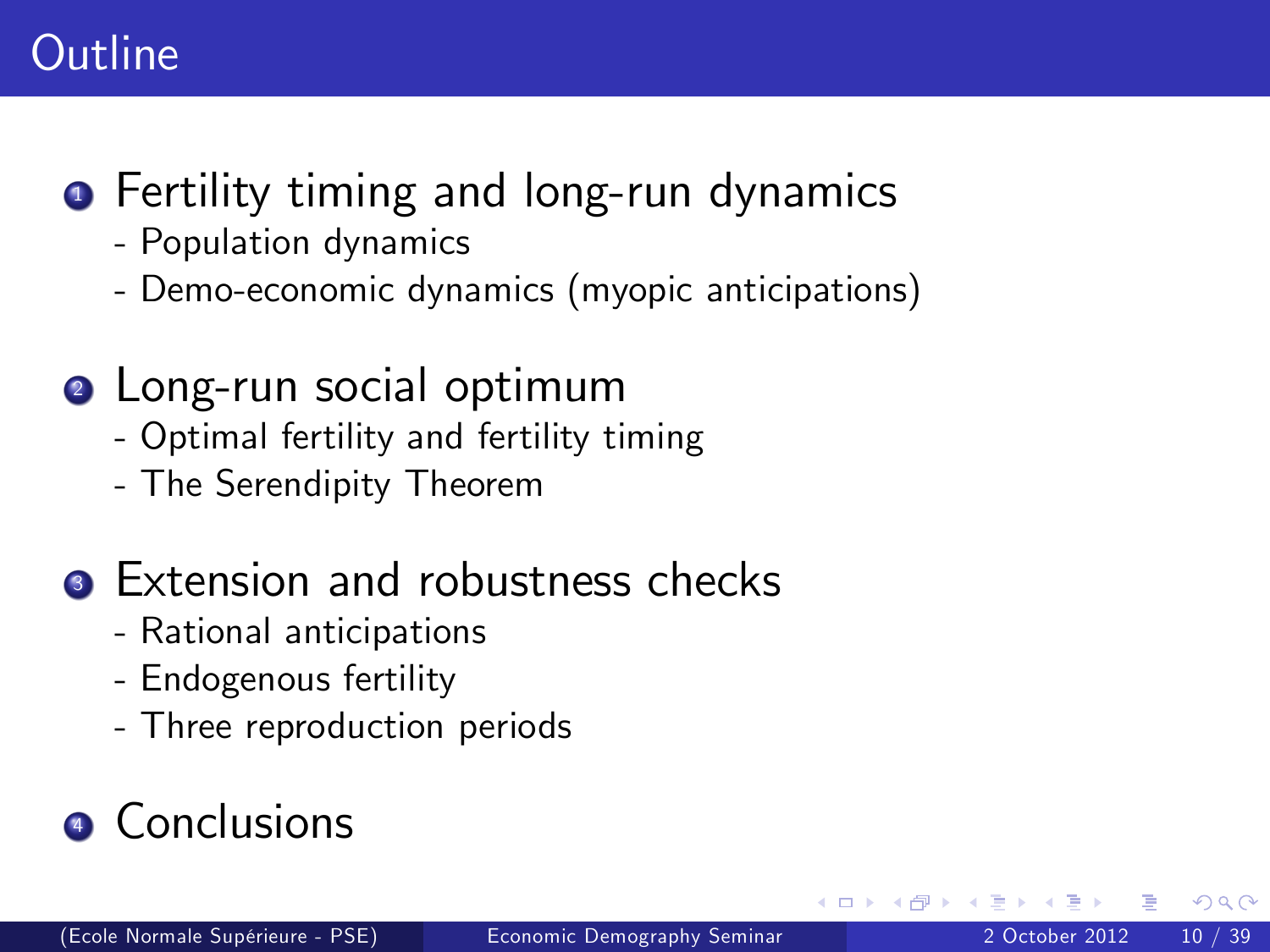### The model

- 4-period OLG model:
	- period 1: childhood;
	- periods 2 and 3: labour, consumption, savings and reproduction;
	- period 4: retirement and consumption.
- Initial conditions:  $N_{-1} > 0$ ,  $N_0 > 0$ , where  $N_t$  denotes the number of individuals born at period t.
- Two reproduction periods:  $n \geq 0$  births in period 2 and  $m \geq 0$  births in period 3.
- $\bullet$  The number of individuals born at time t is:

$$
N_t = nN_{t-1} + mN_{t-2}
$$

Hence the growth factor of cohort size  $\boldsymbol{g}_t$  is given by:

$$
g_t \equiv \frac{N_t}{N_{t-1}} = n + m \frac{N_{t-2}}{N_{t-1}} = n + \frac{m}{g_{t-1}} = f(g_{t-1})
$$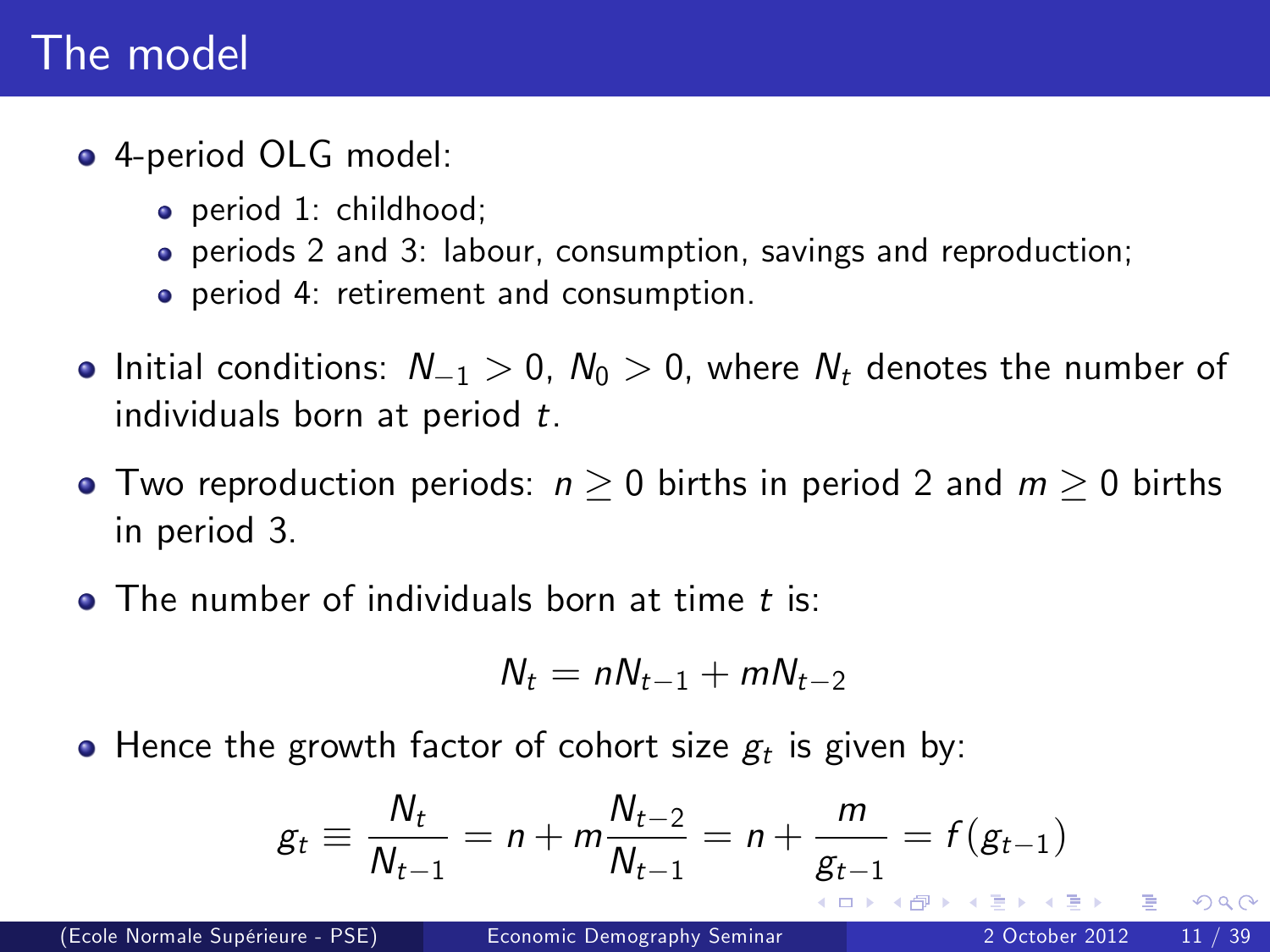## A condition for demographic convergence

Asymptotic convergence of  $g_t$  towards  $\frac{n+\sqrt[2]{n^2+4m}}{2}$  $\frac{n^2+4m}{2}$  if and only if  $n > 0$ .



<span id="page-11-0"></span>Fig. 4: The long-run  $g_t$ 

When  $n=0, |f'(g)| = |$  $\left\lceil \frac{-m}{g^2} \right\rceil = 1$ , violating stability condition.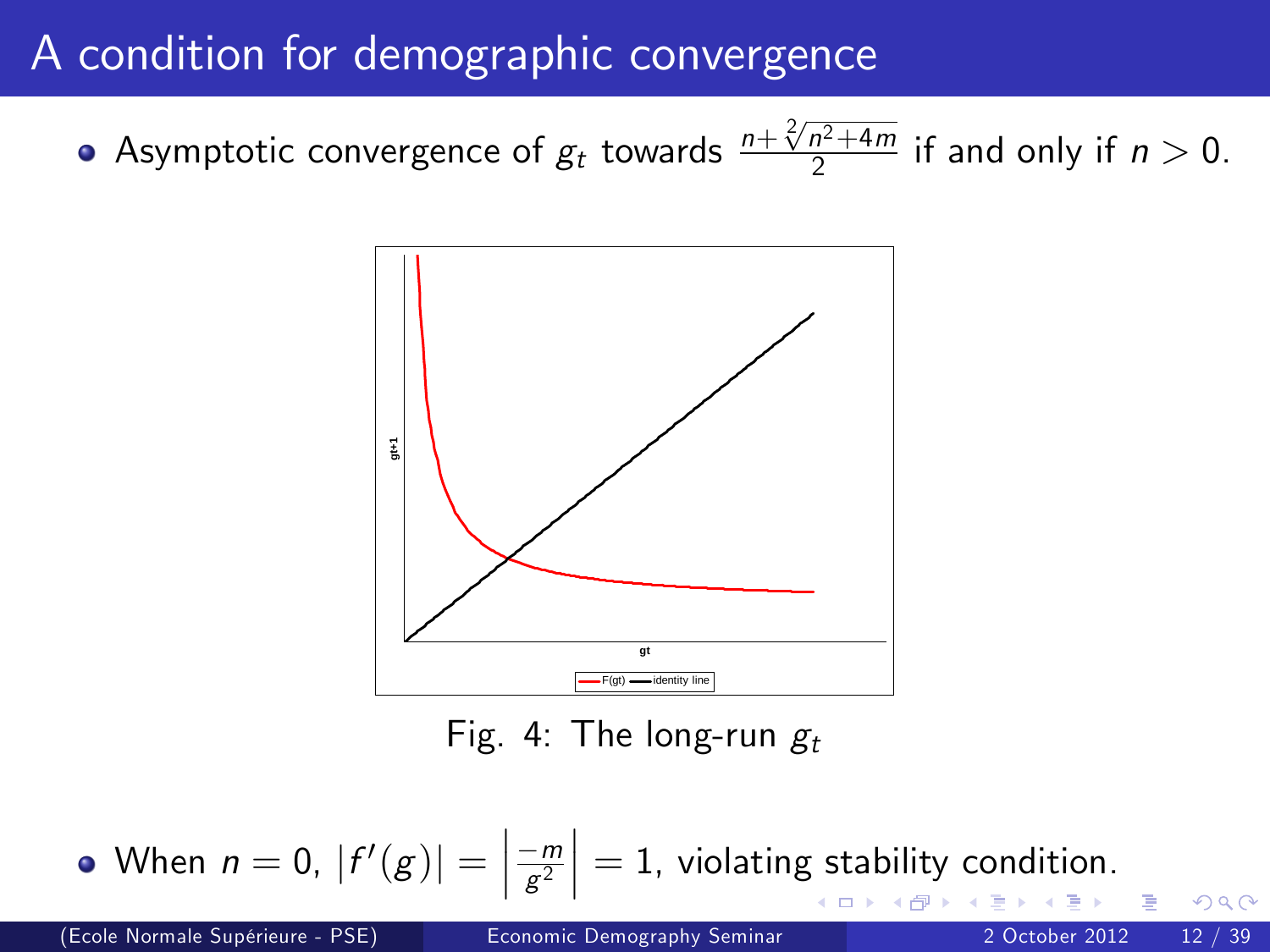#### Demographic dynamics: two polar cases

• When  $n > 0$  and  $m = 0$ ,  $g_t$  grows or declines at a constant rate:

 $g_1 = g_2 = ... = g_{\infty} = n$ 

• When  $n = 0$  and  $m > 0$ ,  $g_t$  exhibits a 2-period cycle:

<span id="page-12-0"></span>
$$
g_1 = \frac{m}{g_0}
$$
  
\n
$$
g_2 = \frac{m}{g_1} = g_0
$$
  
\n
$$
g_3 = \frac{m}{g_2} = \frac{m}{g_0} = g_1
$$
  
\n
$$
g_4 = \frac{m}{g_3} = \frac{m}{g_1} = g_0
$$
  
\n
$$
g_5 = \frac{m}{g_4} = \frac{m}{g_0} = g_1
$$

• Contrast with Lotka Theorem (1939) in co[nti](#page-11-0)[nu](#page-13-0)[o](#page-11-0)[us](#page-12-0) [t](#page-13-0)[im](#page-0-0)[e](#page-38-0) [\(se](#page-0-0)[e](#page-38-0) *[i](#page-38-0)[nf](#page-0-0)[ra](#page-38-0)*).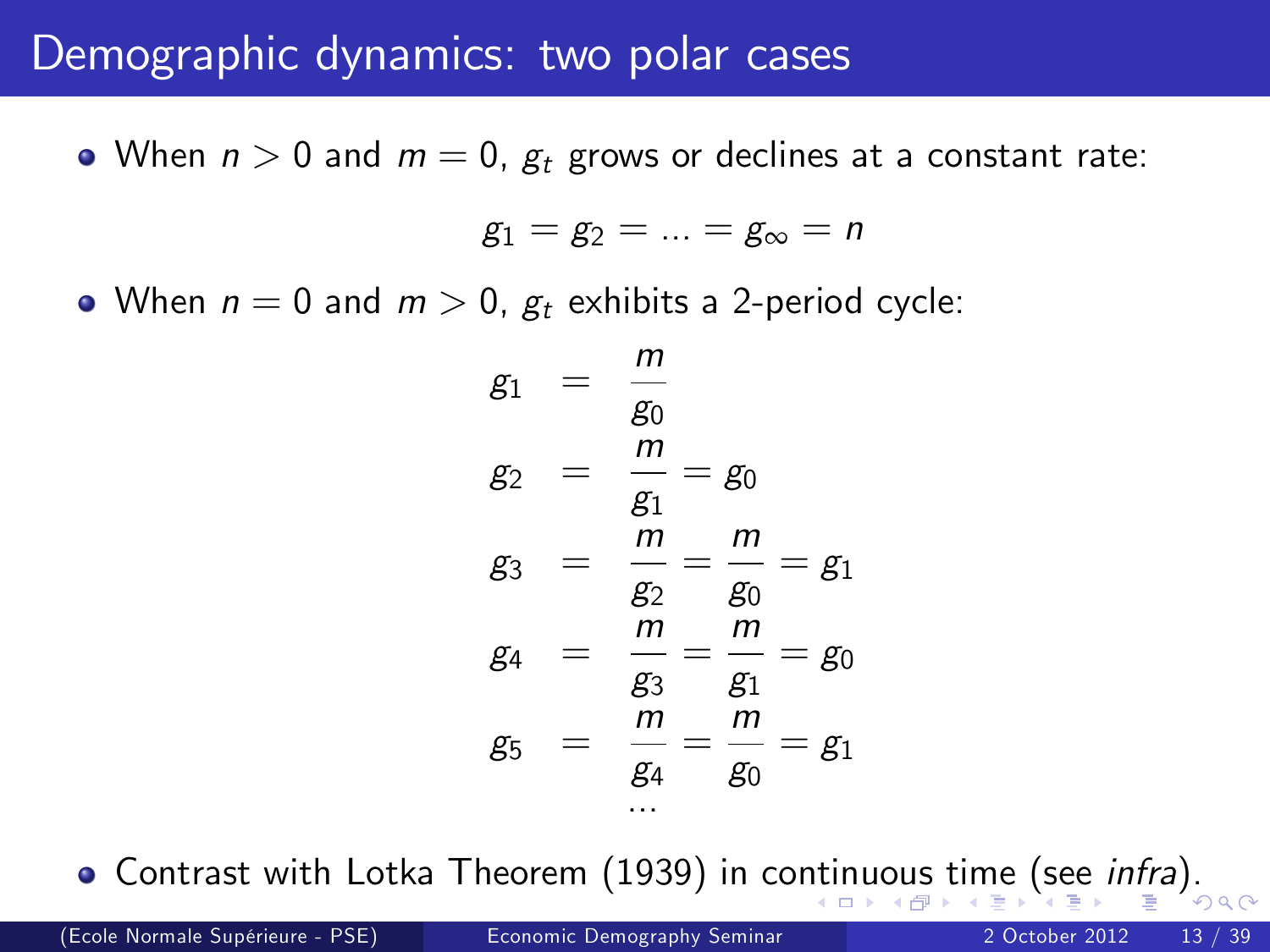#### Demographic dynamics: two polar cases



<span id="page-13-0"></span>Figure: Number of births under distinc[t fe](#page-12-0)[rti](#page-14-0)[li](#page-12-0)[ty](#page-13-0) [ti](#page-14-0)[mi](#page-0-0)[ng.](#page-38-0)  $QQ$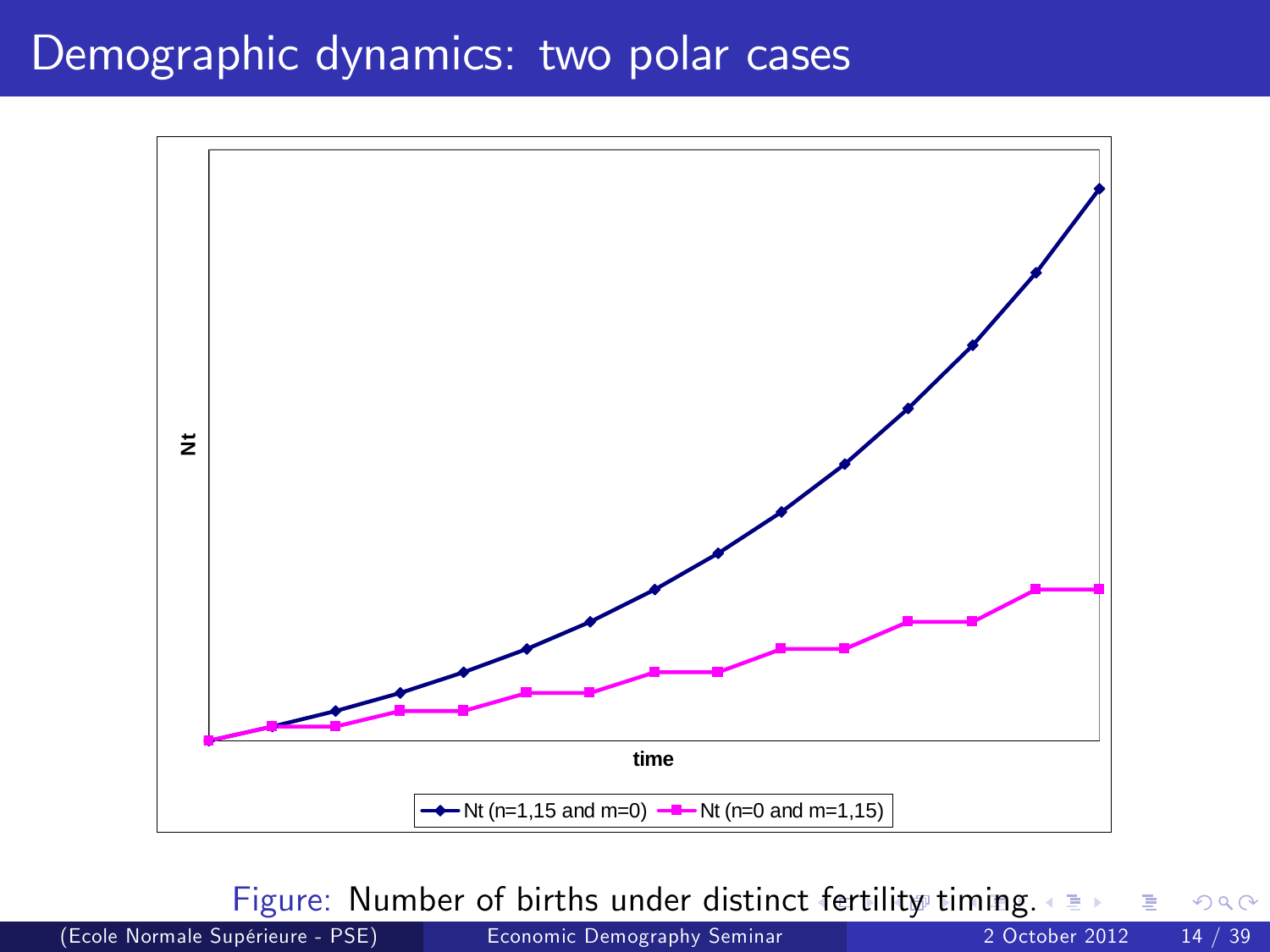### Demographic dynamics: impact on labour force (1)

 $\bullet$  Total labour force at t is:

$$
L_t = N_{t-1} + N_{t-2} = g_{t-1}N_{t-2} + N_{t-2}
$$

• Dividing it by  $L_{t-1} = N_{t-2} + N_{t-3}$  yields the labour growth factor:

$$
\frac{L_t}{L_{t-1}} = \frac{g_{t-1}N_{t-2}+N_{t-2}}{N_{t-2}+N_{t-3}} = g_{t-2}\frac{1+g_{t-1}}{1+g_{t-2}}
$$

- **If n**  $>$  **0**,  $g_t$  converges towards  $\frac{n+\sqrt[2]{n^2+4m}}{2}$  $\frac{n^2+4m}{2}$  in the long-run.  $\frac{n+\sqrt[2]{n^2+4m}}{2}$ 2 is also the long-run labour growth factor.
- **If**  $n = 0$ , there is, in general, no convergence. Since  $g_{t-2} \times g_{t-1} = m$ , the labour force growth ratio is, in that case:

<span id="page-14-0"></span>
$$
\frac{L_t}{L_{t-1}} = \frac{m(1+g_{t-1})}{m+g_{t-1}}
$$

• L[a](#page-15-0)bour growth fluctuates, ex[ce](#page-0-0)pt when  $m = 1$  $m = 1$  $m = 1$  [\(](#page-15-0)[re](#page-13-0)[pl](#page-14-0)ace[me](#page-38-0)[nt](#page-0-0) [fe](#page-38-0)[rti](#page-0-0)[lity](#page-38-0)).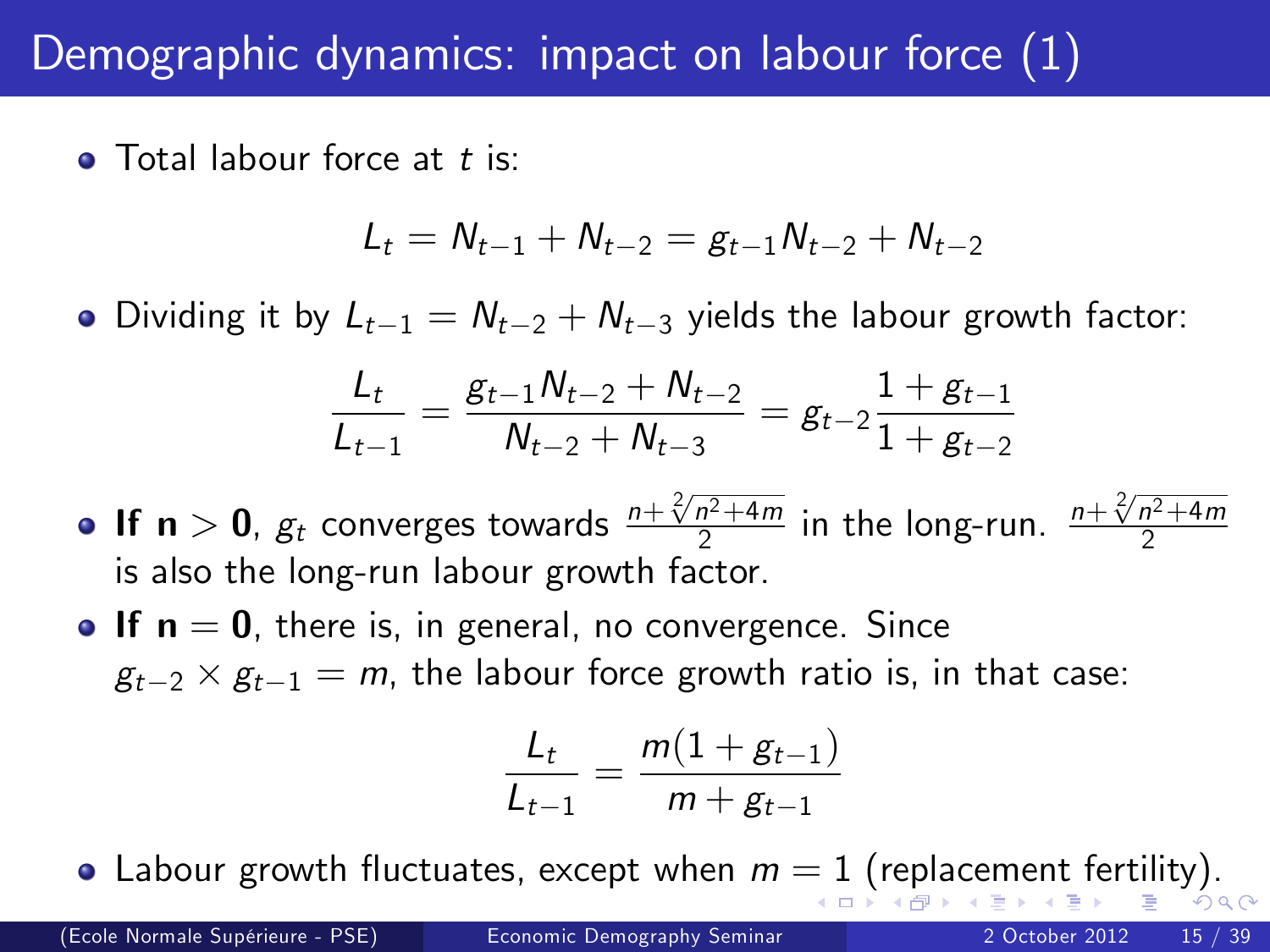### Demographic dynamics: impact on labour force (2)



Figure: Total labour under distinct f[erti](#page-14-0)l[ity](#page-16-0)[tim](#page-15-0)[i](#page-16-0)[ng](#page-0-0)[.](#page-38-0)

(Ecole Normale SupÈrieure - PSE) [Economic Demography Seminar](#page-0-0) 2 October 2012 16 / 39

<span id="page-15-0"></span>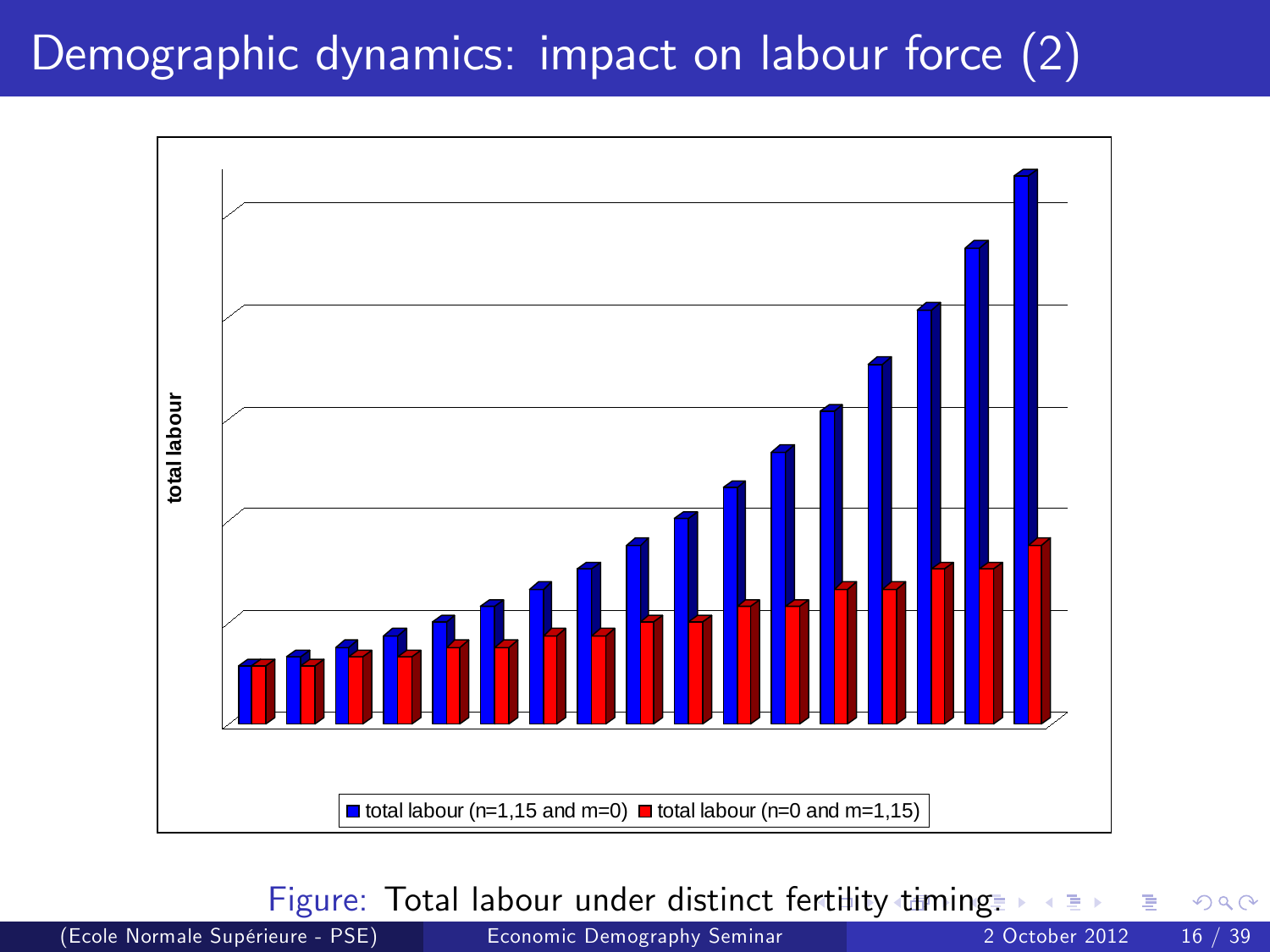#### Production

The production of an output  $Y_t$  involves capital  $K_t$  and labour  $L_t$ , according to the function:

$$
Y_t = F(K_t, L_t) = \bar{F}(K_t, L_t) + (1 - \delta)K_t
$$

where  $\delta$  is the depreciation rate of capital, and where  $\bar{\digamma}\left(\mathsf{K}_{t},\mathsf{L}_{t}\right)$  is homogeneous of degree one.

The production process can be rewritten in intensive terms as:

$$
y_t = F\left(k_t, 1 + \frac{N_{t-2}}{N_{t-1}}\right)
$$

where  $y_t = \frac{Y_t}{l^y}$  $\frac{Y_t}{L_t^y} = \frac{Y_t}{N_{t-1}}$  $\frac{Y_t}{N_{t-1}}$  and  $k_t = \frac{K_t}{L_t^y}$  $\frac{K_t}{L_t^y} = \frac{K_t}{N_{t-1}}$  $\frac{R_t}{N_{t-1}}$ .

 $\bullet$  Factors are paid at their marginal productivities: wage  $w_t$  for labour and savings return  $R_t$  for capital.

<span id="page-16-0"></span>つひひ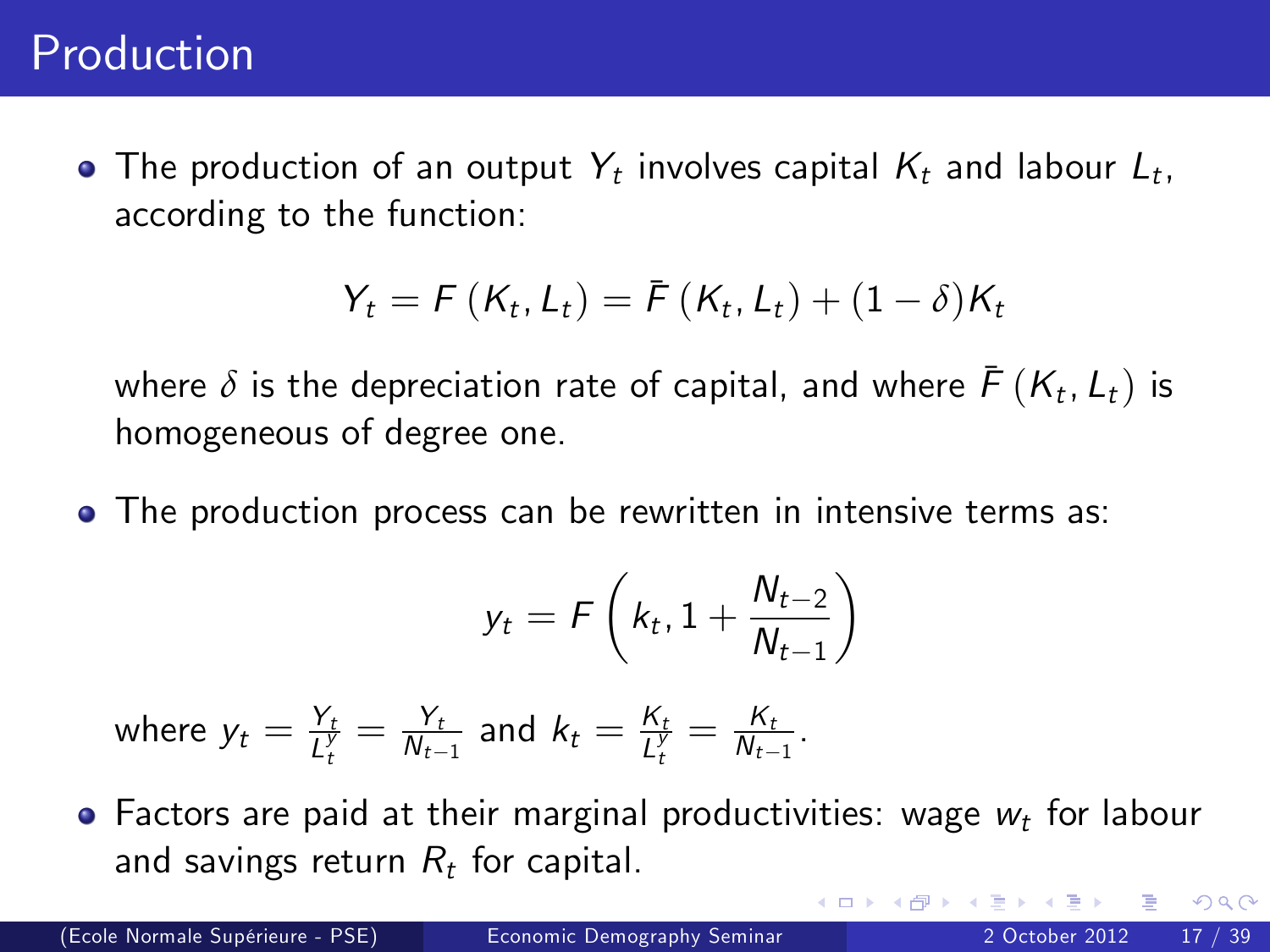## Savings decision

• Agents solve the problem:

$$
\max_{c_t, d_{t+1}, b_{t+2}} u(c_t) + \beta u(d_{t+1}) + \beta^2 u(b_{t+2})
$$
  
s.t.  $w_t + \frac{w_{t+1}}{R_{t+1}} = c_t + \frac{d_{t+1}}{R_{t+1}} + \frac{b_{t+2}}{R_{t+1}R_{t+2}}$ 

• Hence the capital accumulation equation is:

$$
k_{t+1} = \frac{s(R_{t+1}, R_{t+2}, w_t, w_{t+1})}{g_t} + \frac{z(R_t, R_{t+1}, w_{t-1}, w_t)}{g_{t-1}g_t}
$$

where  $s_t \equiv s(\cdot)$ ,  $z_{t+1} \equiv z(\cdot)$  are 2nd- and 3rd-period savings.

. We focus on equilibria under myopic anticipations. Hence:

$$
k_{t+1} = \frac{\sigma(k_t)}{g_t} + \frac{\zeta(k_{t-1})}{g_{t-1}g_t}
$$
  
where  $s_t = s(R(k_t), R(k_t), w(k_t), w(k_t)) \equiv \sigma(k_t)$  and  
 $z_{t+1} = z(R(k_t), R(k_t), w(k_t), w(k_t)) \equiv \zeta(k_t),$ 

(Ecole Normale Supérieure - PSE) [Economic Demography Seminar](#page-0-0) 20012 2 October 2012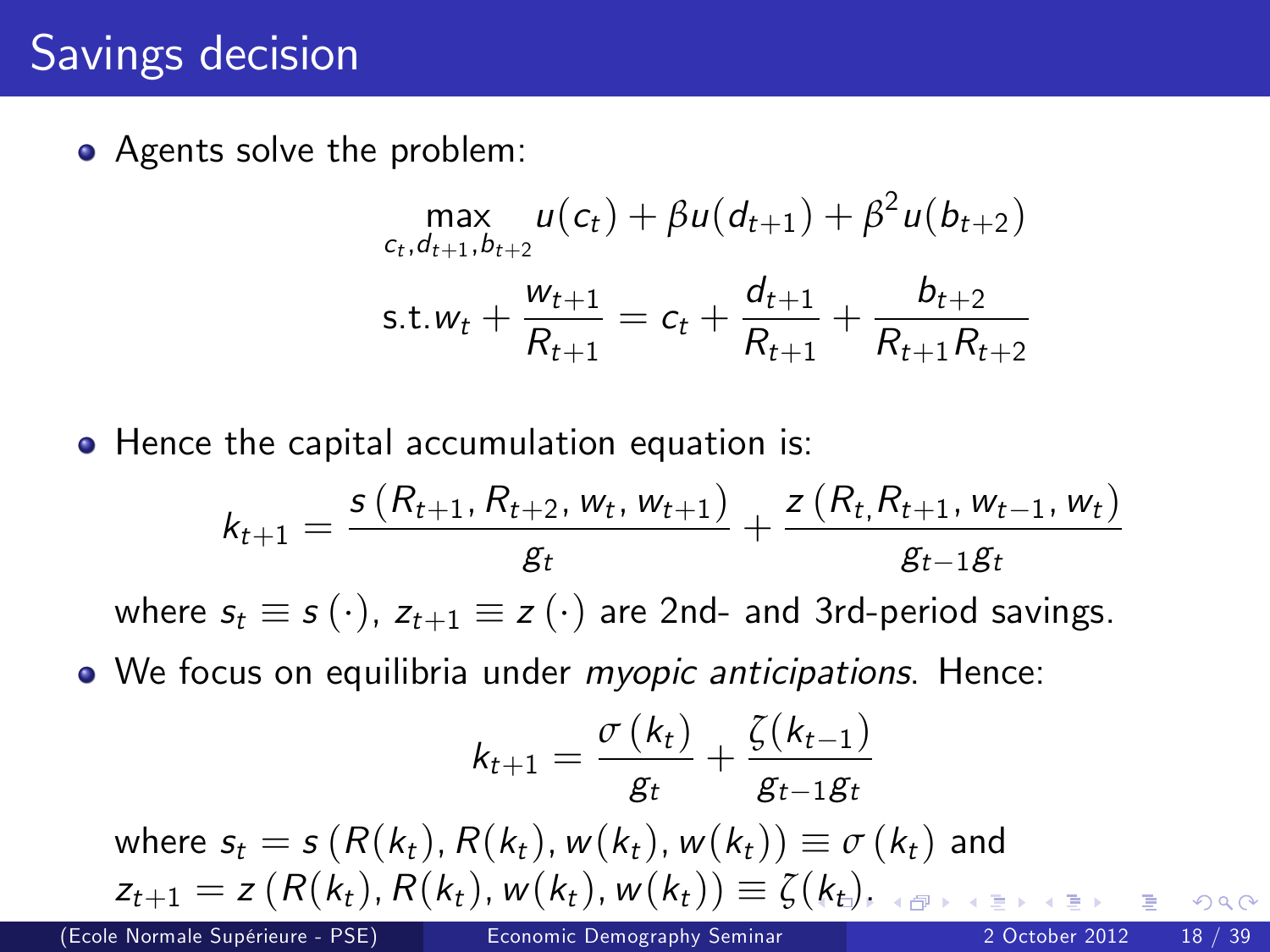The dynamics of the economy is described by the following three-dimensional first-order dynamic system:

$$
k_{t+1} \equiv G(k_t, \Omega_t, g_t) = \frac{\sigma(k_t)}{g_t} + \frac{\Omega_t}{g_t}
$$
  

$$
\Omega_{t+1} \equiv H(k_t) = \frac{\zeta(k_t)}{g_t}
$$
  

$$
g_{t+1} \equiv I(g_t) = n + \frac{m}{g_t}
$$

<span id="page-18-0"></span> $\leftarrow$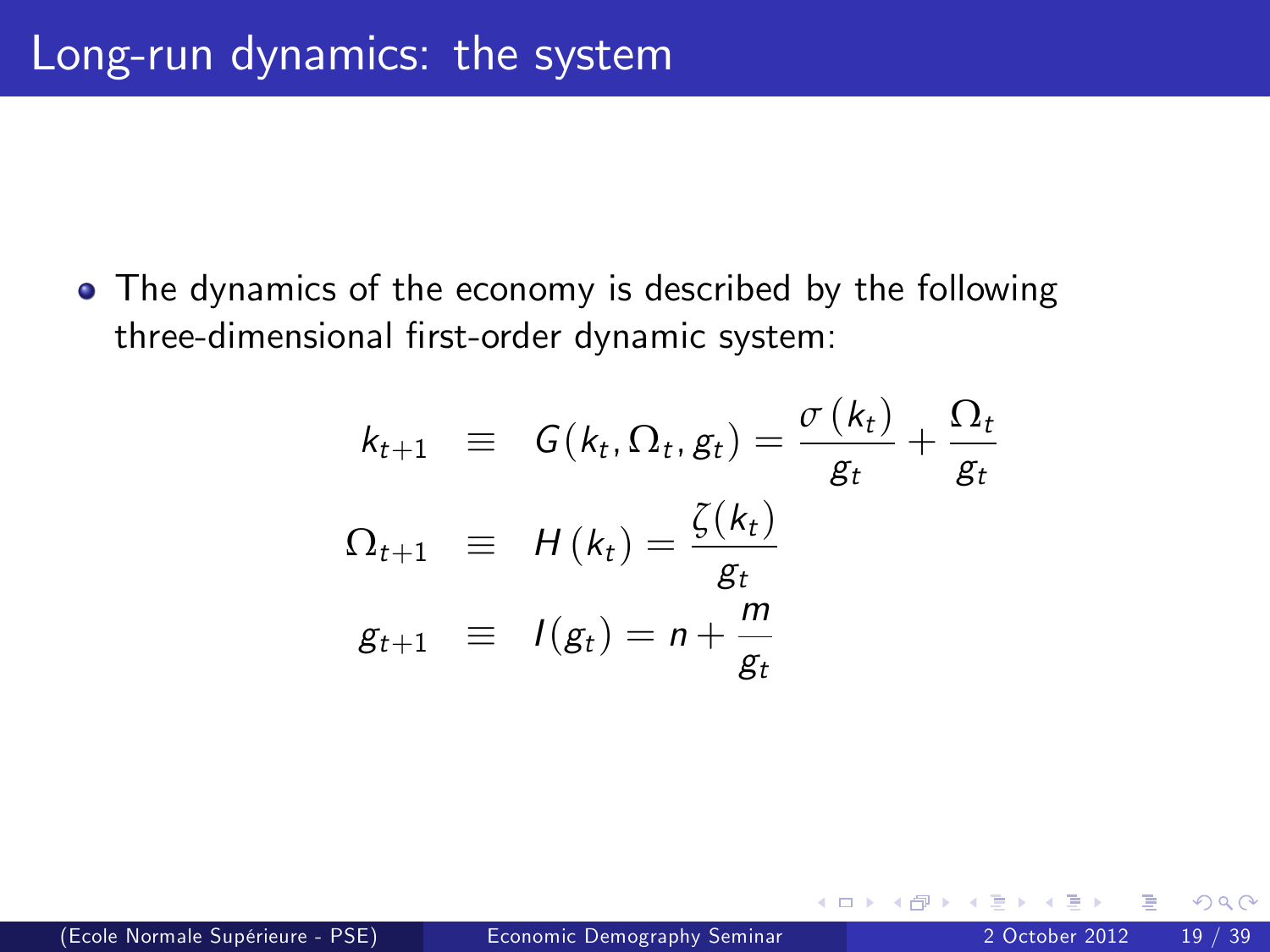### Long-run dynamics: general results

#### Proposition

Assume that  $\sigma\left(0\right)=\underline{0},\,\sigma'\!\left(k_{t}\right)>0,\,\zeta\left(0\right)=0$  and  $\zeta'\!\left(k_{t}\right)>0.$  Assume  $n + m > 0$ . Denote  $\sqrt[2]{n^2 + 4m}$  by  $\Psi$ .

• If 
$$
\sigma(0) = 0
$$
,  $\zeta(0) = 0$ ,  $\lim_{k \to 0} \frac{\Psi + n}{2} \left[ 1 - \frac{2\sigma'(k_t)}{n + \Psi} \right] < \lim_{k \to 0} \frac{2\zeta'(k_t)}{n + \Psi}$  and  $\lim_{k \to +\infty} \frac{\Psi + n}{2} \left[ 1 - \frac{2\sigma'(k_t)}{n + \Psi} \right] > \lim_{k \to +\infty} \frac{2\zeta'(k_t)}{n + \Psi}$ , there exists a stationary equilibrium.

• That stationary equilibrium is locally stable if and only if:

$$
\begin{array}{ll} \text{(i)} & \frac{16m\zeta'(k)}{\left(n+\Psi\right)^4} < 1\\ \text{(ii)} & 1 > \\ & \left[\frac{-4\zeta'(k)}{\left(n+\Psi\right)^2} - \frac{8m\sigma'(k)}{\left(n+\Psi\right)^3}\right] - \left[\frac{2\sigma'(k)}{n+\Psi} - \frac{4m}{\left(n+\Psi\right)^2}\right] \left[\frac{16m\zeta'(k)}{\left(n+\Psi\right)^4}\right] + \left[\frac{16m\zeta'(k)}{\left(n+\Psi\right)^4}\right]^2\\ \text{(iii)} & \frac{4\zeta'(k)}{\left(n+\Psi\right)^2} + \frac{8m\sigma'(k)}{\left(n+\Psi\right)^3} - 1 < \frac{2\sigma'(k)}{n+\Psi} - \frac{4m}{\left(n+\Psi\right)^2} + \frac{16m\zeta'(k)}{\left(n+\Psi\right)^4} < \\ & \frac{-4\zeta'(k)}{\left(n+\Psi\right)^2} - \frac{8m\sigma'(k)}{\left(n+\Psi\right)^3} + 1 \end{array}
$$

(Ecole Normale SupÈrieure - PSE) [Economic Demography Seminar](#page-0-0) 2 October 2012 20 / 39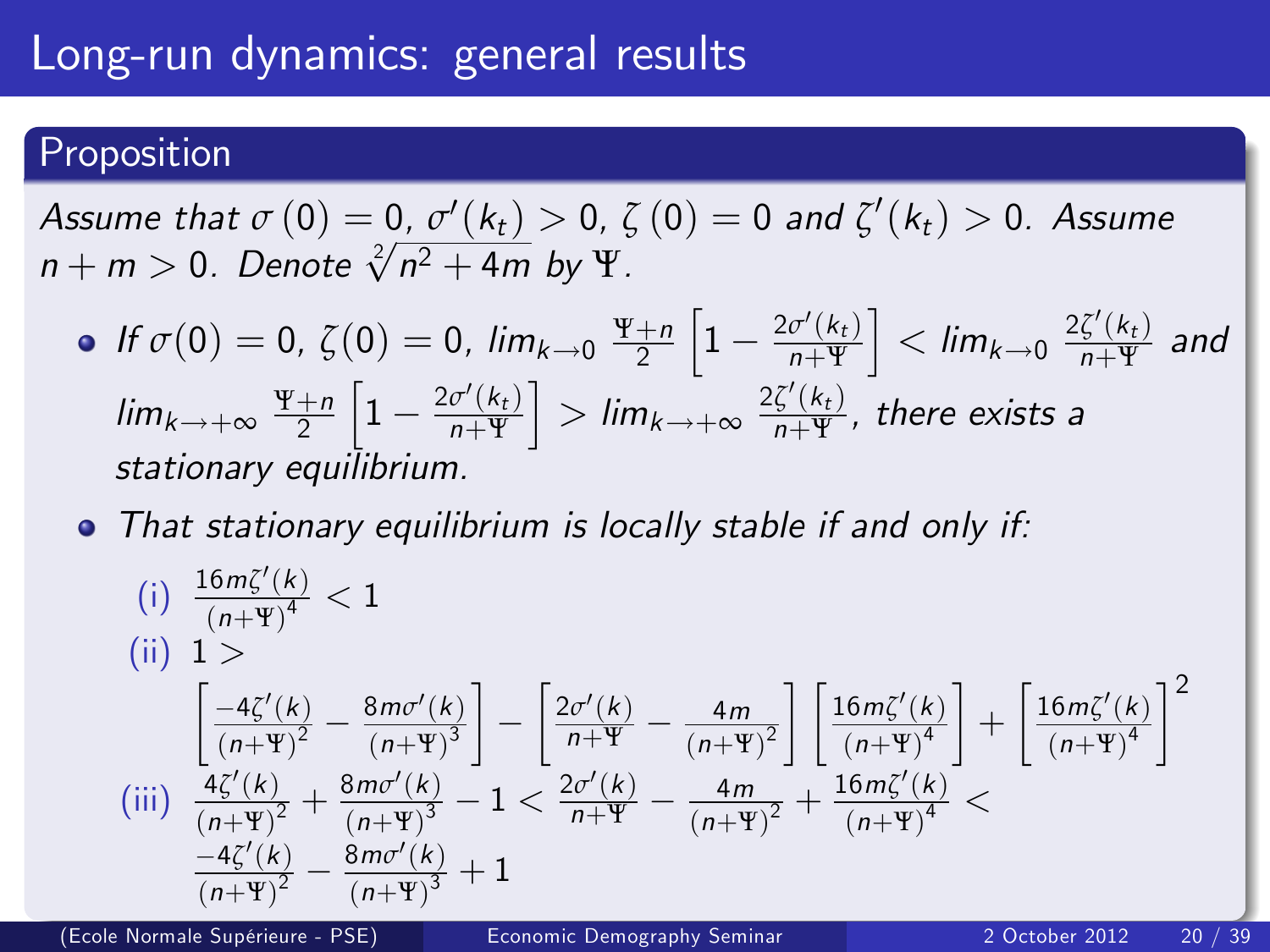#### **Corollary**

• Assume 
$$
n > 0
$$
 and  $m = 0$ . Provided  $\sigma(0) = 0$ ,  $\zeta(0) = 0$ ,  $\lim_{k \to 0} n \left[ 1 - \frac{\sigma'(k_t)}{n} \right] < \lim_{k \to 0} \frac{\zeta'(k_t)}{n}$  and  $\lim_{k \to +\infty} n \left[ 1 - \frac{\sigma'(k_t)}{n} \right] > \lim_{k \to +\infty} \frac{\zeta'(k_t)}{n}$ , there exists a stationary equilibrium. Provided  $\frac{\zeta'(k)}{n^2} - 1 < \frac{\sigma'(k)}{n} < -\frac{\zeta'(k)}{n^2} + 1$ , that equilibrium is locally stable.

<span id="page-20-0"></span>Assume  $n=0$  and  $m>0$ . Provided  $\sigma\left(0\right)=0$ ,  $\sigma'\!\left(k_t\right)>0$ , as well as  $\zeta\left(0\right)=0$ ,  $\zeta^{\prime}\left(k_{t}\right)>0$ , we have that, if  $\lim_{k\to 0} \sqrt[2]{m}\left[1-\frac{\sigma'(k_t)}{\sqrt[2]{m}}\right]$  $\Big] < \lim_{k \rightarrow 0} \frac{\zeta'(k_t)}{\sqrt[2]{m}}$  and  $\lim_{k \to +\infty} \sqrt[2]{m} \left[1 - \frac{\sigma'(\vec{k}_t)}{\sqrt[2]{m}} \right]$  $\Big] > \lim_{k \to +\infty} \frac{\zeta'(k_t)}{\sqrt[2]{m}}$ , there exists a stationary equilibrium. That equilibrium, if it exists, is necessarily unstable.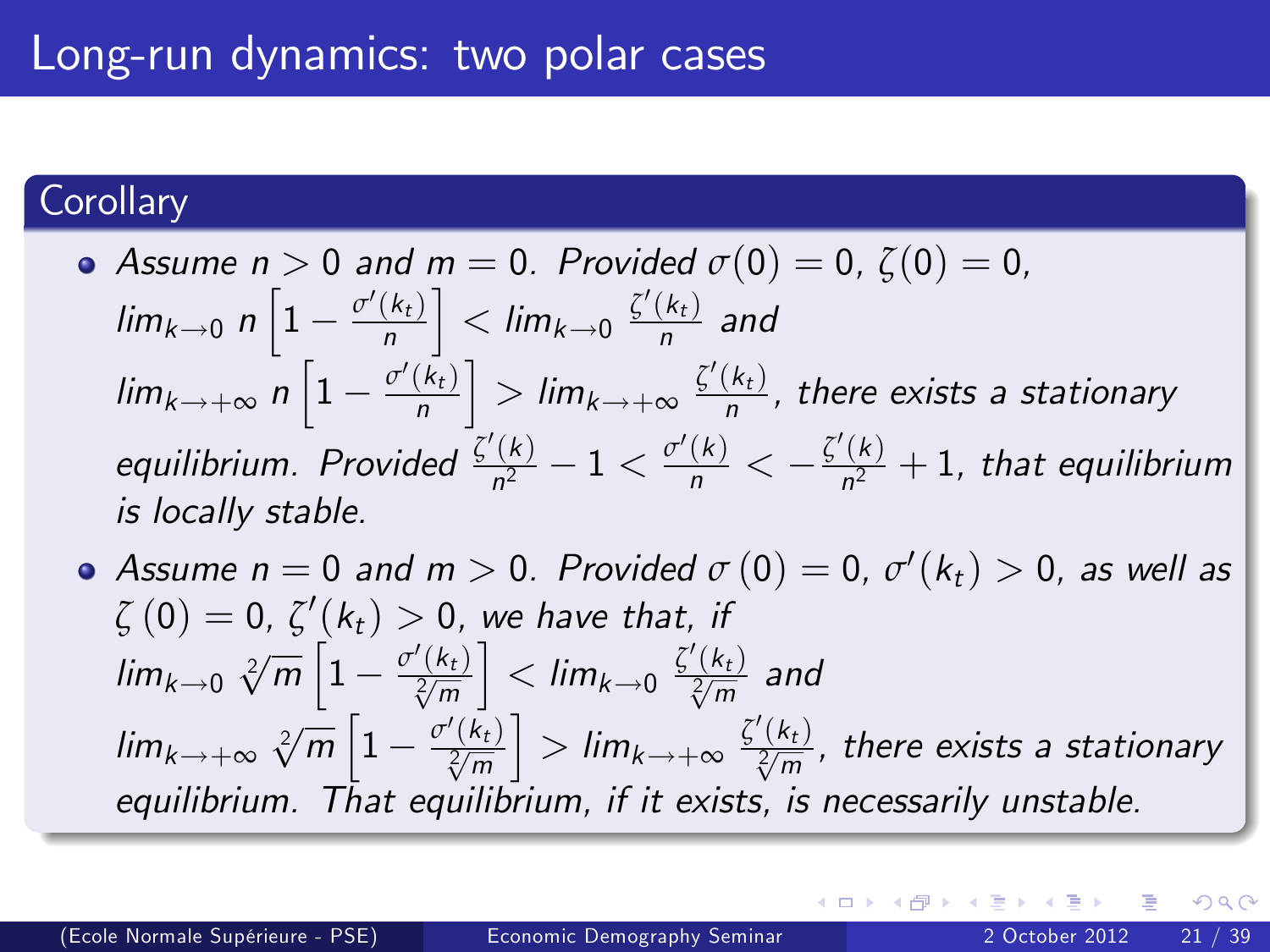#### Long-run dynamics when  $n = 0$

#### Proposition

Denote 
$$
\hat{D}(k_t) \equiv g_0 \left[ \sigma^{-1} \left( \frac{m}{g_0} \left( k_t - \frac{\zeta(k_t)}{m} \right) \right) - \frac{\sigma(k_t)}{g_0} \right], \hat{E}(k_t) \equiv \frac{\zeta(\frac{\sigma(k_t)}{g_0} + \frac{\Omega_t}{g_0})}{g_0},
$$
  
\n $\check{D}(k_t) \equiv \frac{m}{g_0} \left[ \sigma^{-1} \left( \left( k_t - \frac{\zeta(k_t)}{m} \right) g_0 \right) - \frac{g_0 \sigma(k_t)}{m} \right], \check{E}(k_t) \equiv g_0 \frac{\zeta(\frac{g_0 \sigma(k_t)}{m} + \frac{g_0 \Omega_t}{m})}{m}.$ 

- If  $\lim_{k\to 0} \hat{E}'(k_t) > \lim_{k\to 0} \hat{D}'(k_t)$ ,  $\lim_{k\to \infty} \hat{E}'(k_t) < \lim_{k\to \infty} \hat{D}'(k_t)$ ,  $\lim_{k\to 0} E'(k_t) > \lim_{k\to 0} D(k_t)$  and  $\lim_{k\to \infty} E'(k_t) < \lim_{k\to \infty} D'(k_t)$ , the long-run dynamics is a two-period cycle  $(\hat k,\hat\Omega, g_0)$ ,  $(\check k,\check\Omega, \frac{m}{g_0})$  $\frac{m}{g_0}$ ).
- Convergence to the cycle  $(\hat k, \hat \Omega, g_0)$ ,  $(\check k, \check \Omega, \frac{m}{g_0})$  $\frac{m}{g_0}$ ) arises, iff:

$$
\left|\frac{\hat{Q}}{2}\pm\sqrt[2]{\frac{\hat{Q}^2mg_0^2-4\zeta'(\frac{\sigma(\hat{k})+\hat{\Omega}}{g_0})\zeta'(\hat{k})}{4mg_0^2}}\right|,\left|\frac{\check{Q}}{2}\pm\sqrt[2]{\frac{\check{Q}^2m^3-4\zeta'(\frac{g_0\sigma(\hat{k})+g_0\check{\Omega}}{m})\zeta'(\check{k})}{4m^3}}\right|<1,
$$
\nwith  $\hat{Q}\equiv\left[g_0^2\left(\sigma'\left(\frac{\sigma(\hat{k})+\hat{\Omega}}{g_0}\right)\sigma'(\hat{k})+\zeta'(\hat{k})\right)+m\zeta'(\frac{\sigma(\hat{k})+\hat{\Omega}}{g_0})\right]/g_0^2m$ \n
$$
\check{Q}\equiv\left[m\sigma'\left(\frac{g_0\sigma(\check{k})+g_0\check{\Omega}}{m}\right)\sigma'(\check{k})+m\zeta'(\check{k})+\zeta'(\frac{g_0\sigma(\check{k})+g_0\check{\Omega}}{m})\right]/m^2.
$$
\n(Eole Normals  
\nLapfeireur - PSE  
\nEconomic Demography Seminar  
\n2 October 2012 22/39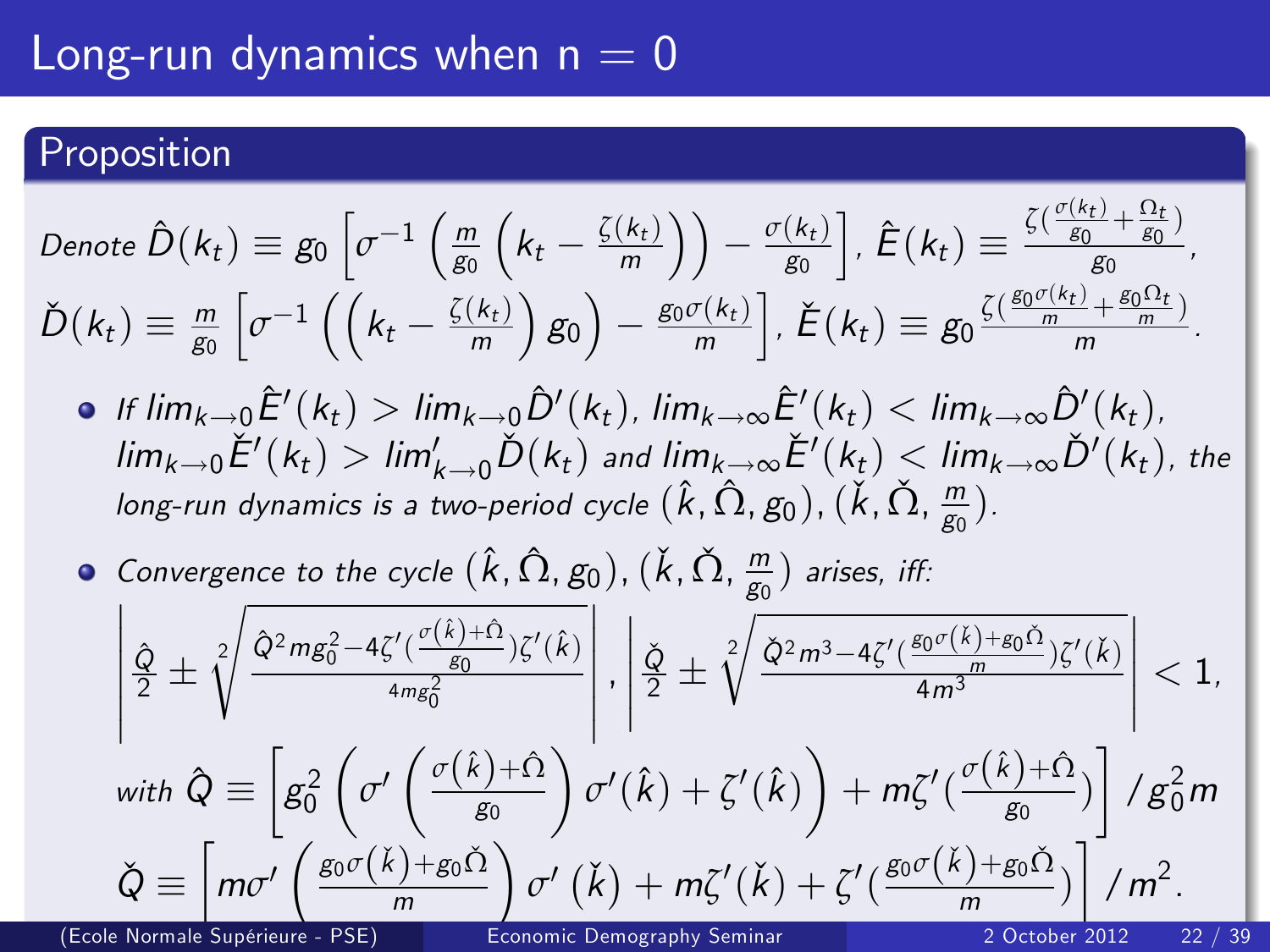#### Remark

Assume  $N_{-1} = N_0 > 0$  and  $n = 0$  and  $m = 1$ .

Provided  $\sigma(0) = 0$ ,  $\sigma'(k_t) > 0$ , as well as  $\zeta(0) = 0$ ,  $\zeta'(k_t) > 0$ , we have that, if  $\lim_{k\to 0} 1-\sigma'(k_t) < \lim_{k\to 0} \zeta'(k_t)$  and  $\lim_{k\rightarrow +\infty} 1-\sigma'\left(k_{t}\right)>\lim_{k\rightarrow +\infty} \zeta' (k_{t}),$  there exists a stable stationary equilibrium.

#### Fact

But in general, the timing of births affects the nature (stationary or cyclical) of the long-run dynamics of the economy.  $\Rightarrow$  focusing on the TFR can be misleading.

4 D F

<span id="page-22-0"></span>Gradual Gradua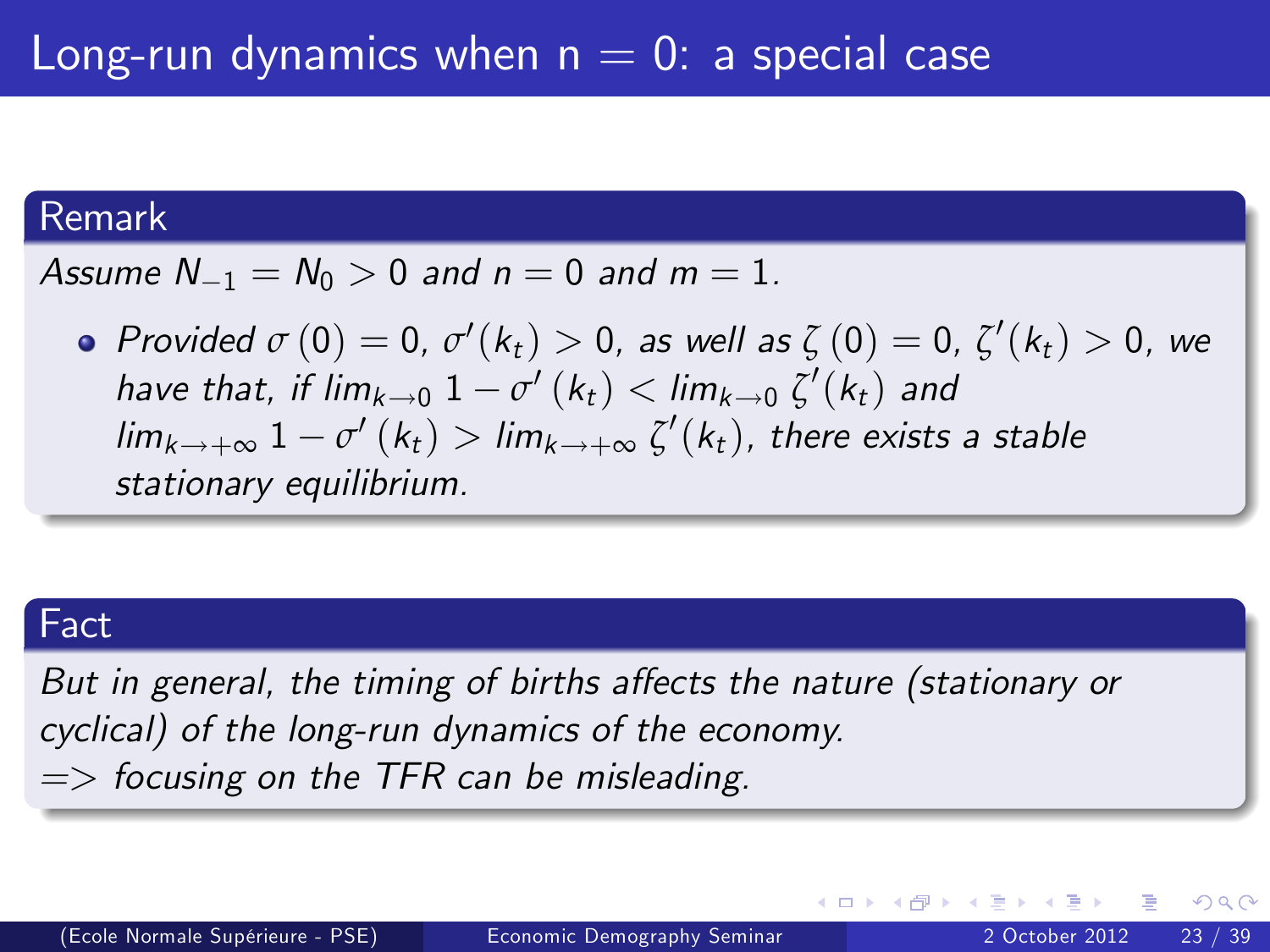#### The long-run social optimum

- Assume that there exists a unique SSE (thus  $n > 0$ ).
- The social planner selects the best feasible SSE (Samuelson 1975):

$$
\max_{c,d,b,k,n,m} u(c) + \beta u(d) + \beta^2 u(b)
$$
  
s.t.  $F\left(k, 1 + \frac{1}{g}\right) - gk = c + \frac{d}{g} + \frac{b}{g^2}$   
where  $g = \frac{n + \sqrt[2]{n^2 + 4m}}{2}$ .

**•** FOCs are:

$$
\frac{u'(c^*)}{\beta u'(d^*)} = \frac{u'(d^*)}{\beta u'(b^*)} = g^* = \frac{n^* + \sqrt[2]{n^{*2} + 4m^*}}{2}
$$
  

$$
F_k(k^*, \cdot) = g^* = \frac{n^* + \sqrt[2]{n^{*2} + 4m^*}}{2}
$$

- Optimal consumption path and capital (GR) depends on  $g^\ast$ .
- $\bullet$  No one-to-one substituability between n and m.  $\Rightarrow$  the TFR  $n + m$  is irrelevant.

(Ecole Normale SupÈrieure - PSE) [Economic Demography Seminar](#page-0-0) 2 October 2012 24 / 39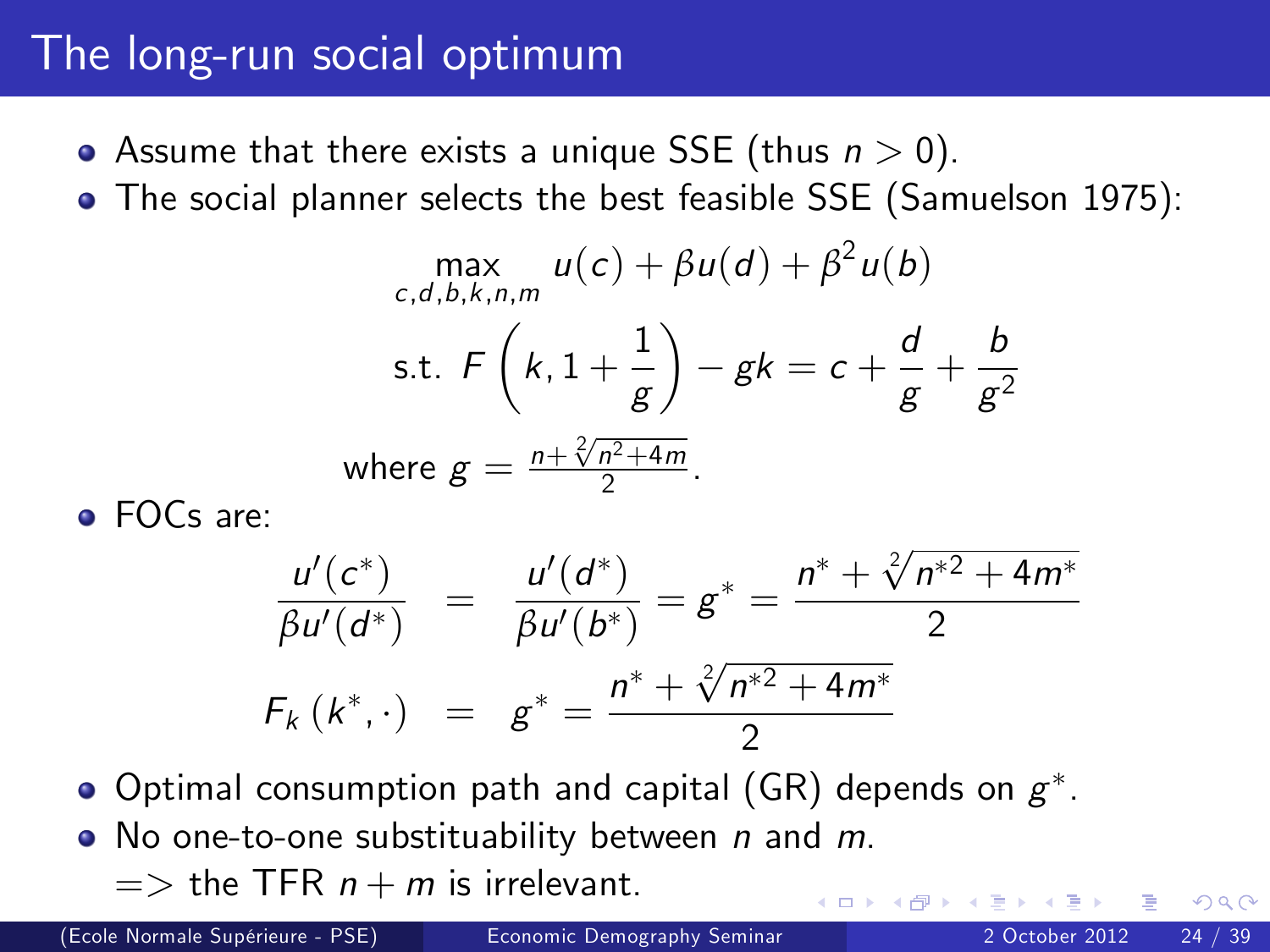#### The long-run social optimum

 $\bullet$  FOCs for optimal *n* and *m*:

$$
g_n^* \left[ \frac{-F_L(k^*,\cdot)}{g^{*2}} - k^* + \frac{d^*}{g^{*2}} + \frac{2b^*}{g^{*3}} \right] = 0
$$
  

$$
g_m^* \left[ \frac{-F_L(k^*,\cdot)}{g^{*2}} - k^* + \frac{d^*}{g^{*2}} + \frac{2b^*}{g^{*3}} \right] = 0
$$

where 
$$
g_{n^*}^* = \frac{1 + n^* (n^{*2} + 4m^*)^{-1/2}}{2} = \frac{1}{2} + \frac{n^*}{2} \frac{1}{\sqrt[2]{n^{*2} + 4m^*}}
$$
 and  
\n $g_{m^*}^* = (n^{*2} + 4m^*)^{-1/2} = \frac{1}{\sqrt[2]{n^{*2} + 4m^*}}$ .

Assuming an interior social optimum, so that the two FOCs are satisfied, it must be the case that:

<span id="page-24-0"></span>
$$
k^* + \frac{F_L(k^*,\cdot)}{g^{*2}} = \frac{d^*}{g^{*2}} + \frac{2b^*}{g^{*3}}
$$

● Optimal cohort growth such that capital dilution (Solow effect) (LHS) equals, at the margin, the intergenerational redistribution effect (Samuelson effect) (RHS).  $200$ 

(Ecole Normale SupÈrieure - PSE) [Economic Demography Seminar](#page-0-0) 2 October 2012 25 / 39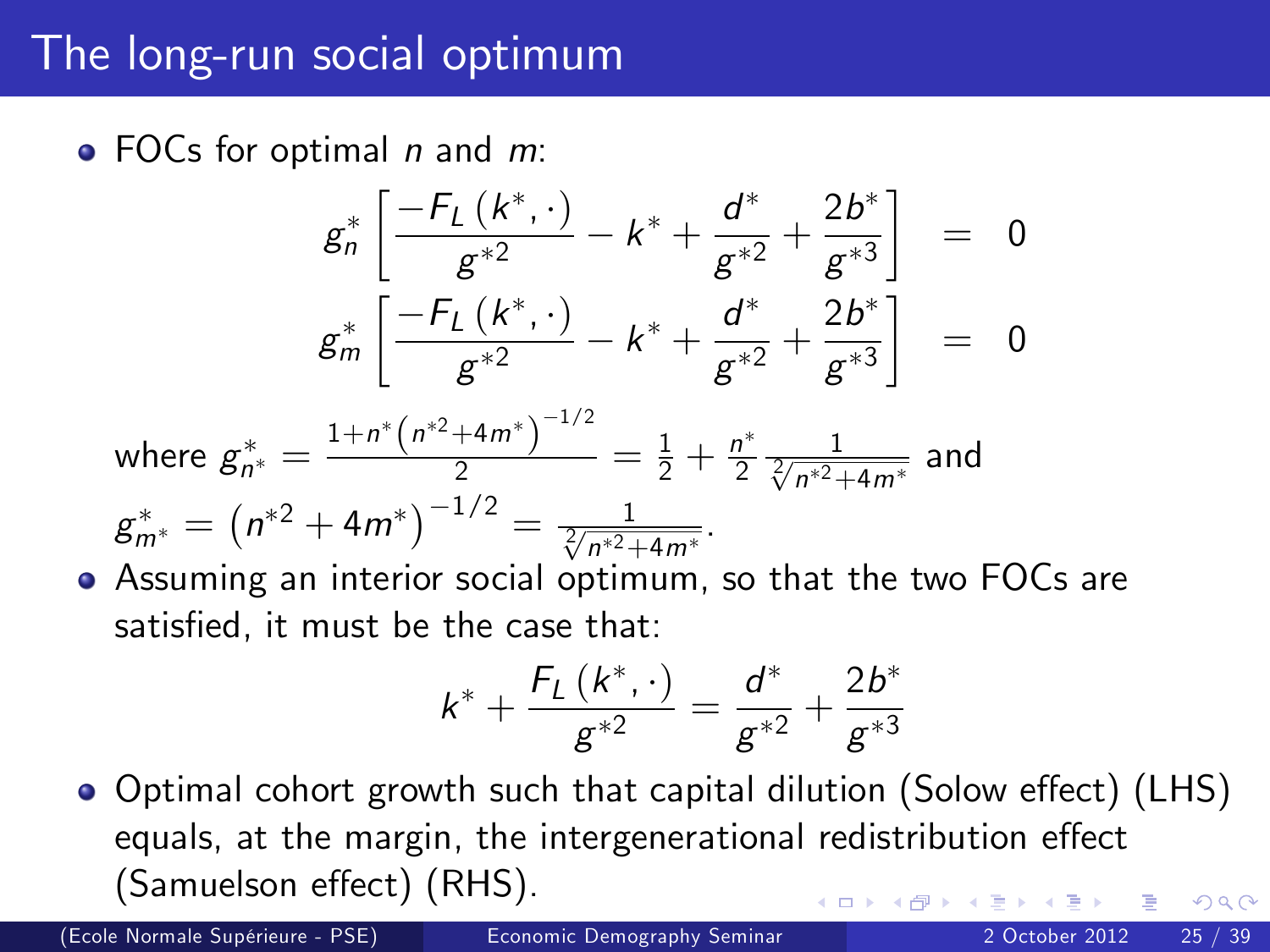### The long-run social optimum

There is no one-to-one substituability between early births and late births (except when replacement fertility is optimal).



Figure: Substituability between  $n$  and  $m$ .

If  $g^*$  is high, a low n requires a much high[er](#page-24-0)  $m$  [\(](#page-24-0)[an](#page-25-0)[d](#page-26-0) [T](#page-0-0)[FR](#page-38-0)[\).](#page-0-0)

(Ecole Normale SupÈrieure - PSE) [Economic Demography Seminar](#page-0-0) 2 October 2012 26 / 39

<span id="page-25-0"></span>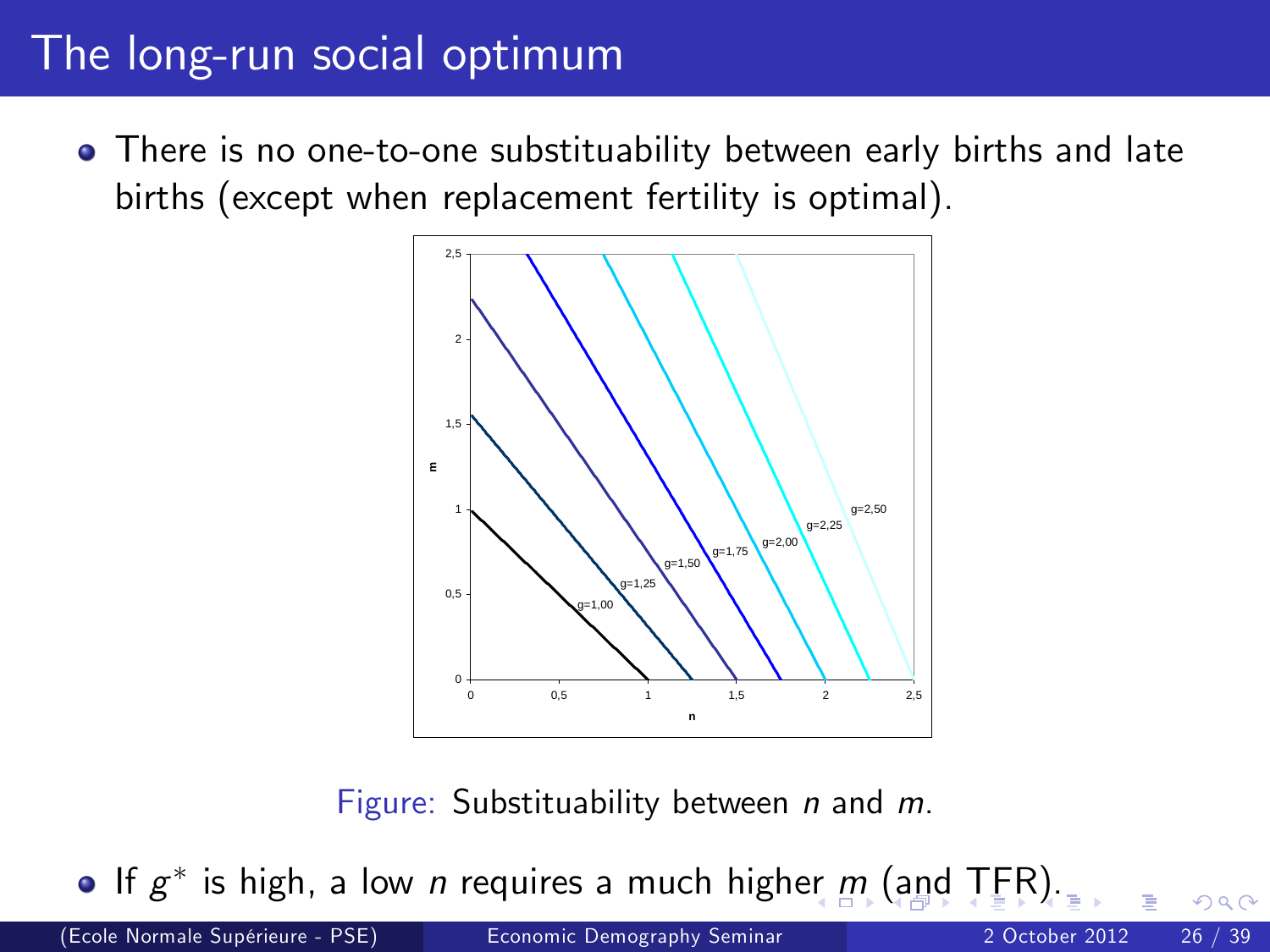## The Serendipity Theorem (Samuelson 1975)

• In our framework, the agent's problem is, at the SE:

$$
\max_{c,d,b} u(c) + \beta u(d) + \beta^2 u(b)
$$
  
s.t.  $w + \frac{w}{R} = c + \frac{d}{R} + \frac{b}{R^2}$   
where  $w = \left( F(k, \frac{1+g}{g}) - F_k(k, \frac{1+g}{g})k \right) \frac{g}{1+g}$  and  $R = F_k(k, \frac{1+g}{g})$ .  
• The FOCs are:

<span id="page-26-0"></span>
$$
\frac{u'(c)}{\beta u'(d)} = \frac{u'(d)}{\beta u'(b)} = R = F_k(k, \frac{1+g}{g})
$$

Imposing  $g^* = \frac{n^* + \sqrt[2]{n^{*2} + 4m^*}}{2} = F_k(k^*, \frac{1+g^*}{g^*})$  $\frac{+g^{-}}{g^{*}})$  generates the same FOCs as in the social planner's problem.

#### Fact

I

Assuming a unique SSE, imposing  $\mathsf{g}^*$  through a pair  $(\mathsf{n}, \mathsf{m})$  makes the competitive economy converge towards the long[-ru](#page-25-0)[n](#page-27-0) [s](#page-25-0)[oc](#page-26-0)[ia](#page-27-0)[l o](#page-0-0)[pt](#page-38-0)[im](#page-0-0)[um](#page-38-0)[.](#page-0-0)

(Ecole Normale SupÈrieure - PSE) [Economic Demography Seminar](#page-0-0) 2 October 2012 27 / 39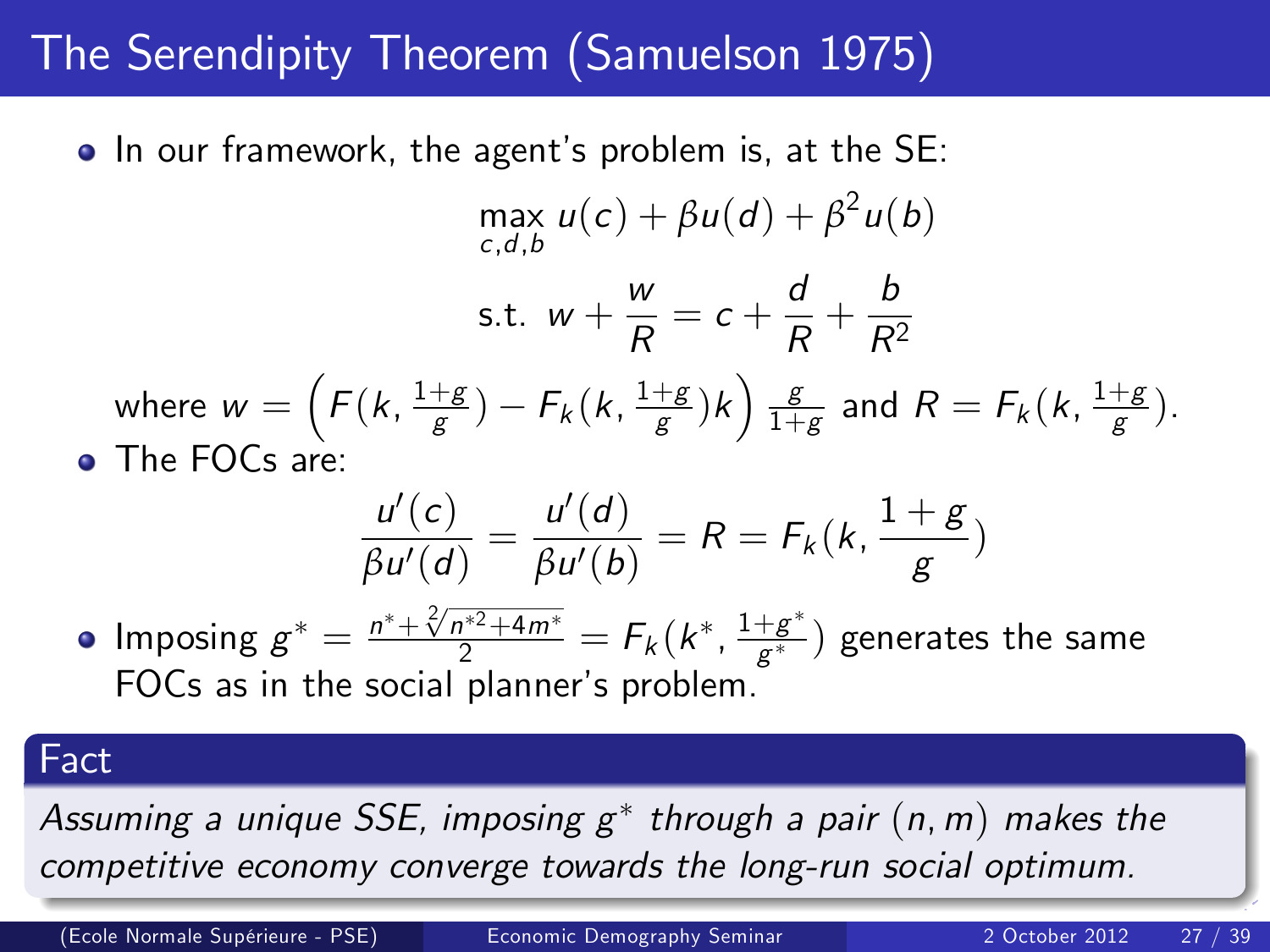### Extension 1: rational expectations about factor prices (1)

Assuming  $u(c) = log(c)$  and  $F(K_t, L_t) = AK_t^{\alpha}L_t^{1-\alpha}$ , the dynamic system becomes, under  $m > 0$ :

<span id="page-27-0"></span>
$$
k_{t+1} = \tilde{G}(k_{t}, X_{t}, g_{t}) = \frac{(\beta + \beta^{2})Ak_{t}^{\alpha} \alpha (1 - \alpha) \left(\frac{m}{g_{t} - n + m}\right)^{\alpha} (1 + g_{t})}{g_{t} \left[(1 + \beta + \beta^{2}) \alpha (1 + g_{t}) + (1 - \alpha)\right]}
$$

$$
+ \frac{\beta^{2} A^{2} \alpha^{2} k_{t}^{\alpha - 1} \left(\frac{m}{g_{t} - n + m}\right)^{\alpha - 1} X_{t} \left(\frac{m(g_{t} - n)}{m - ng_{t} + n^{2} + m(g_{t} - n)}\right)^{\alpha} (1 + g_{t})}{\frac{g_{t}m}{g_{t} - n} \left[(1 + \beta + \beta^{2}) \alpha (1 + g_{t}) + (1 - \alpha)\right]}
$$

$$
+ \frac{\beta^{2} A \alpha k_{t}^{\alpha} (1 - \alpha) \left(\frac{m}{g_{t} - n + m}\right)^{\alpha} (1 + g_{t})}{\frac{g_{t}m}{g_{t} - n} \left[(1 + \beta + \beta^{2}) \alpha (1 + g_{t}) + (1 - \alpha)\right]}
$$

$$
X_{t+1} \equiv \tilde{H}(k_{t}) = (1 - \alpha)k_{t}^{\alpha}
$$

$$
g_{t+1} \equiv I(g_{t}) = n + \frac{m}{g_{t}}
$$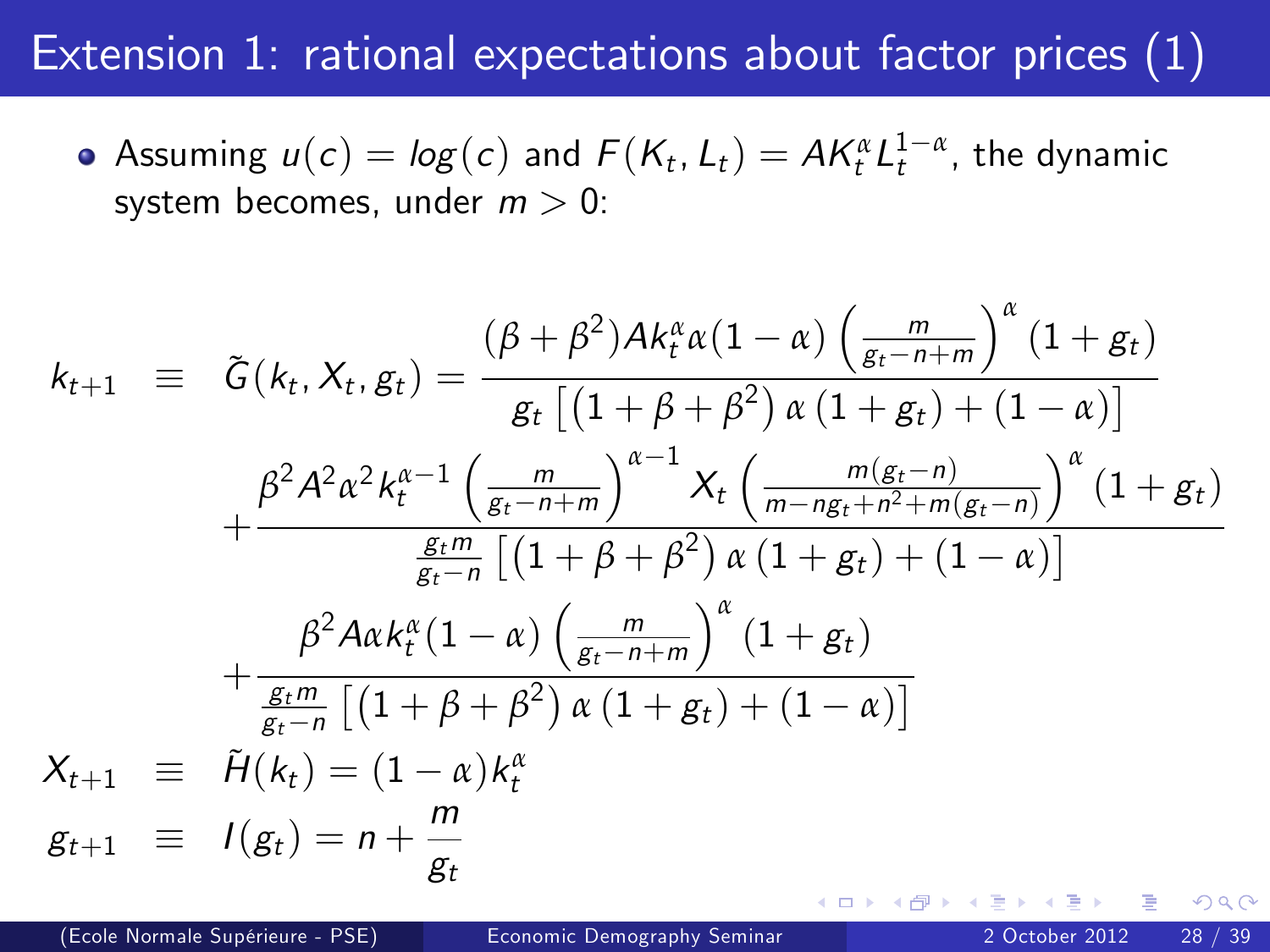## Extension 1: rational expectations about factor prices (2)

#### Proposition

Assume  $N_{-1} > 0$  and  $N_0 > 0$ , as well as  $m > 0$ .

Provided  $\lim_{k \to \infty} \frac{(2-\alpha)k_t^{1-\alpha}g^2[(1+\beta+\beta^2)\alpha(1+g)+(1-\alpha)]}{\beta^2A^2\alpha^2(\frac{1+g}{\beta})^{\alpha-1}(1+g)}$  $\frac{d^{\alpha}g^{\alpha}[(1+\beta+\beta^{\alpha})\alpha(1+g)+(1-\alpha)]}{\beta^2A^2\alpha^2\left(\frac{1+g}{g}\right)^{\alpha-1}(1+g)} > \frac{(1-\alpha)g[g+g\beta-1]}{A\alpha(1+g)}$ 

with  $g = \frac{n + \sqrt[2]{n^2 + 4m}}{2}$  $\frac{n^2+4m}{2}$ , there exists a stationary equilibrium.

• That stationary equilibrium is locally stable if and only if:

<span id="page-28-0"></span>(i) 
$$
\left| \frac{\Delta \alpha m}{g^2} \right| < 1
$$
  
\n(ii)  $1 > \frac{-\alpha m}{g^3} \left[ 1 - A\Lambda \right] + \Lambda \left( \frac{A m (1 - \alpha)}{g^2} - \alpha \right) - \left[ \alpha - \Lambda A - \frac{m}{g^2} \right] \left[ \frac{\Delta \alpha m}{g^2} \right] +$   
\n $\left[ \frac{\Delta \alpha m}{g^2} \right]^2$   
\n(iii)  $\frac{m\alpha [1 - \Lambda A]}{g^2} - \Lambda \left( \frac{A m (1 - \alpha) - \alpha g^2}{g^2} \right) - 1 < \frac{\alpha g^2 - A\Lambda g^2 - m (1 - \alpha \Lambda)}{g^2} <$   
\n $\frac{-m\alpha [1 - \Lambda A]}{g^2} + \Lambda \left( \frac{A m (1 - \alpha) - \alpha g^2}{g^2} \right) + 1$   
\nwhere  $\Lambda \equiv \frac{\beta^2 A^2 (1 - \alpha) \alpha^2 k^{2\alpha - 2} \left( \frac{m}{g - n + m} \right)^{\alpha - 1} \left( \frac{m(g - n)}{m - ng + n^2 + m(g - n)} \right)^{\alpha} (1 + g)}{\frac{gm}{g^2} \left[ (1 + \beta + \beta^2) \alpha (1 + g) + (1 - \alpha) \right]}$   
\n(Ecole Normals Spéricure - PSE)  
\nEconémic Demography Seminar 2 October 2012 29 / 39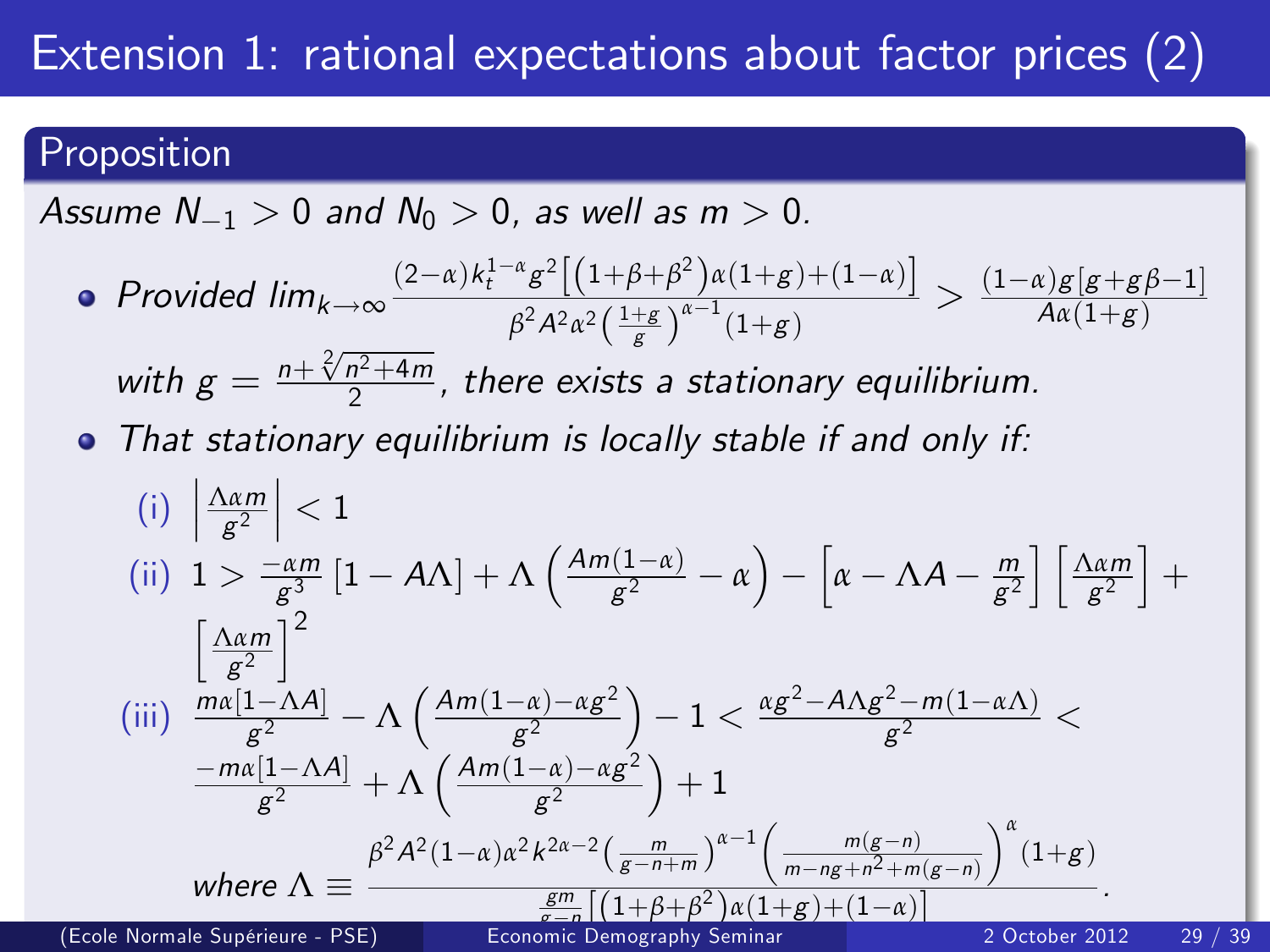#### **Corollary**

Assume  $n = 0$  and  $m > 0$ .

• If  
\n
$$
\frac{(1-\alpha)\sqrt[2]{m}[\sqrt[2]{m}+\sqrt[2]{m}\beta-1]}{A\alpha(1+\sqrt[2]{m})} < lim_{k\to\infty} \frac{(2-\alpha)k_t^{1-\alpha}m[(1+\beta+\beta^2)\alpha(1+\sqrt[2]{m})+(1-\alpha)]}{\beta^2A^2\alpha^2\left(\frac{1+\sqrt[2]{m}}{\sqrt[2]{m}}\right)^{\alpha-1}(1+\sqrt[2]{m})},
$$
\nthere exists a stationary equilibrium with positive capital.

• That equilibrium is not stable.

<span id="page-29-0"></span> $\leftarrow$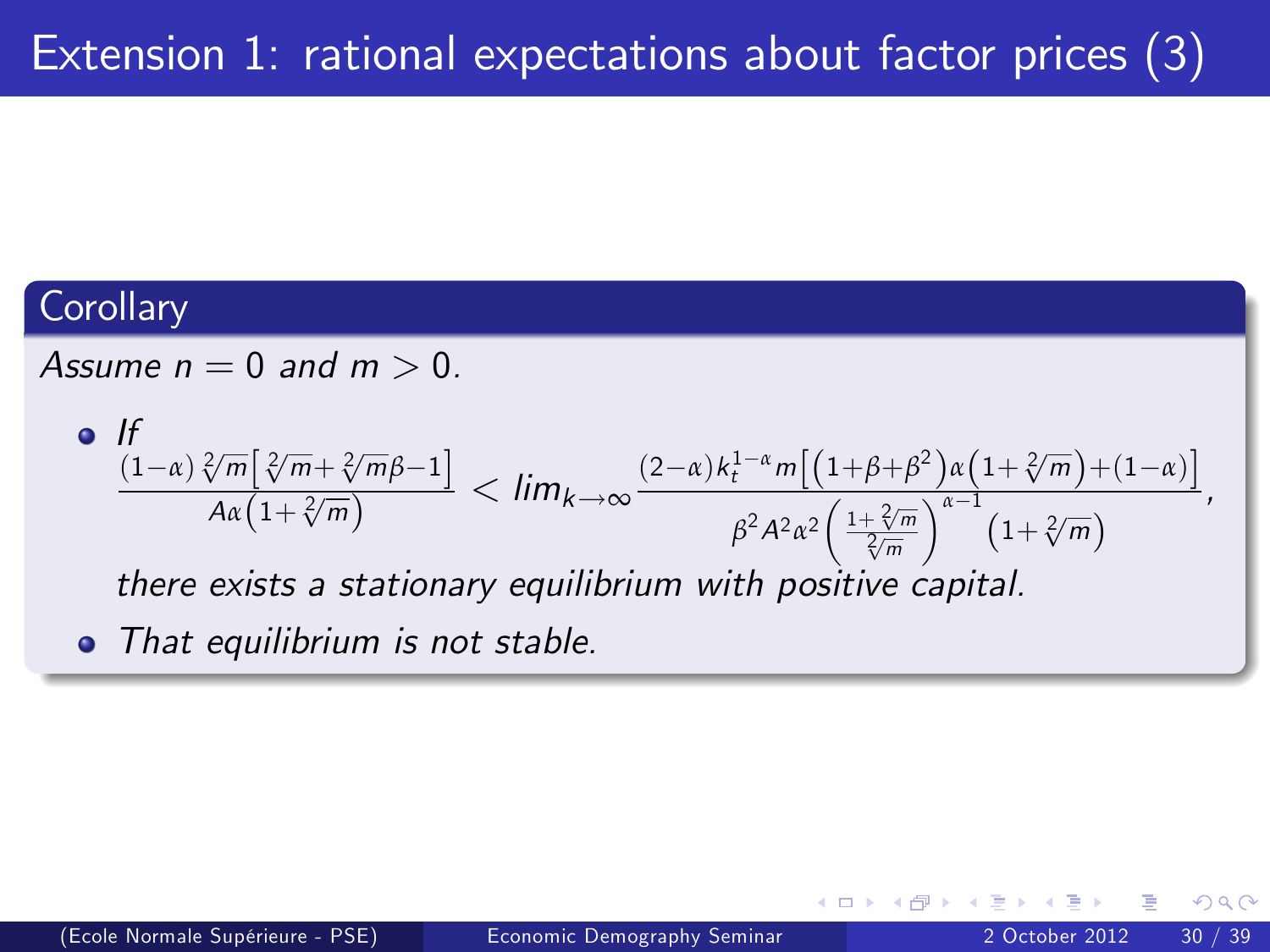### Extension 2: endogenous fertility (1)

• Here children are consumption goods (unlike dynastic altruism in Pestieau & Ponthiere 2012):

$$
\max_{c_t, d_{t+1}, b_{t+2}, n_t, m_{t+1}} \left\{ \begin{array}{l} u(c_t) + v(n_t) + \beta u(d_{t+1}) \\ + \beta v(m_{t+1}) + \beta^2 u(b_{t+2}) \end{array} \right.
$$
  
s.t.  $w_t + \frac{w_{t+1}}{R_{t+1}} = c_t + \theta n_t + \frac{d_{t+1} + \vartheta m_{t+1}}{R_{t+1}} + \frac{b_{t+2}}{R_{t+1}R_{t+2}}$ 

where  $\theta$  and  $\vartheta$  are costs of resp. early and late children, while  $v(\cdot)$  is increasing and concave. FOCs yield:

$$
\frac{u'(c_t)}{u'(d_{t+1})} = \beta R_{t+1} \quad \text{and} \quad \frac{u'(d_{t+1})}{u'(b_{t+2})} = \beta R_{t+2}
$$

as well as, for children:

$$
\frac{v'(n_t)}{v'(m_{t+1})} = \frac{u'(c_t)\theta}{u'(d_{t+1})\theta} = \beta R_{t+1}\frac{\theta}{\theta}
$$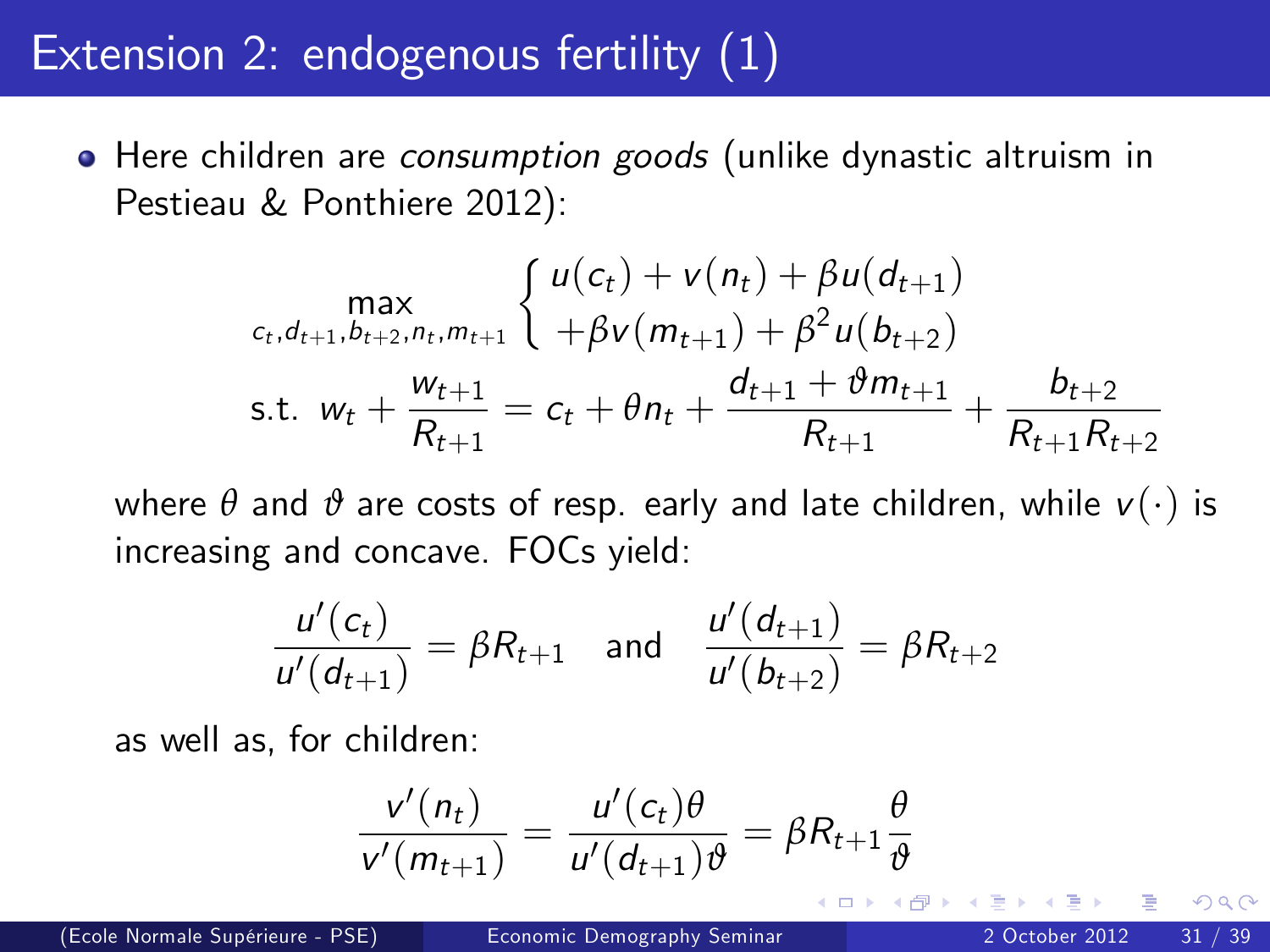### Extension 2: endogenous fertility (2)

• Savings and fertility functions:

$$
s_t = S(R_{t+1}, R_{t+2}, w_t, w_{t+1}) \text{ and } z_{t+1} = Z((R_{t+1}, R_{t+2}, w_t, w_{t+1})
$$
  

$$
n_t = N(w_t, w_{t+1}, R_{t+1}, R_{t+2}) \text{ and } m_{t+1} = M(w_t, w_{t+1}, R_{t+1}, R_{t+2})
$$

Assuming myopic anticipations, the dynamics system becomes:

$$
k_{t+1} \equiv \hat{G}(k_t, \Omega_t, g_t) = \frac{\sigma(k_t)}{g_t} + \frac{\Omega_t}{g_t}
$$
  

$$
\Omega_{t+1} \equiv \hat{H}(k_t) = \frac{\zeta(k_t)}{g_t}
$$
  

$$
g_{t+1} \equiv \hat{I}(k_t, \Omega_t, g_t) = \eta(G(k_t, \Omega_t, g_t)) + \frac{\mu(k_t)}{g_t}
$$

where  $s_t = \sigma(k_t)$ ,  $z_{t+1} = \zeta(k_t)$ ,  $n_t = \eta(k_t)$  and  $m_{t+1} = \mu(k_t)$ .

4 D F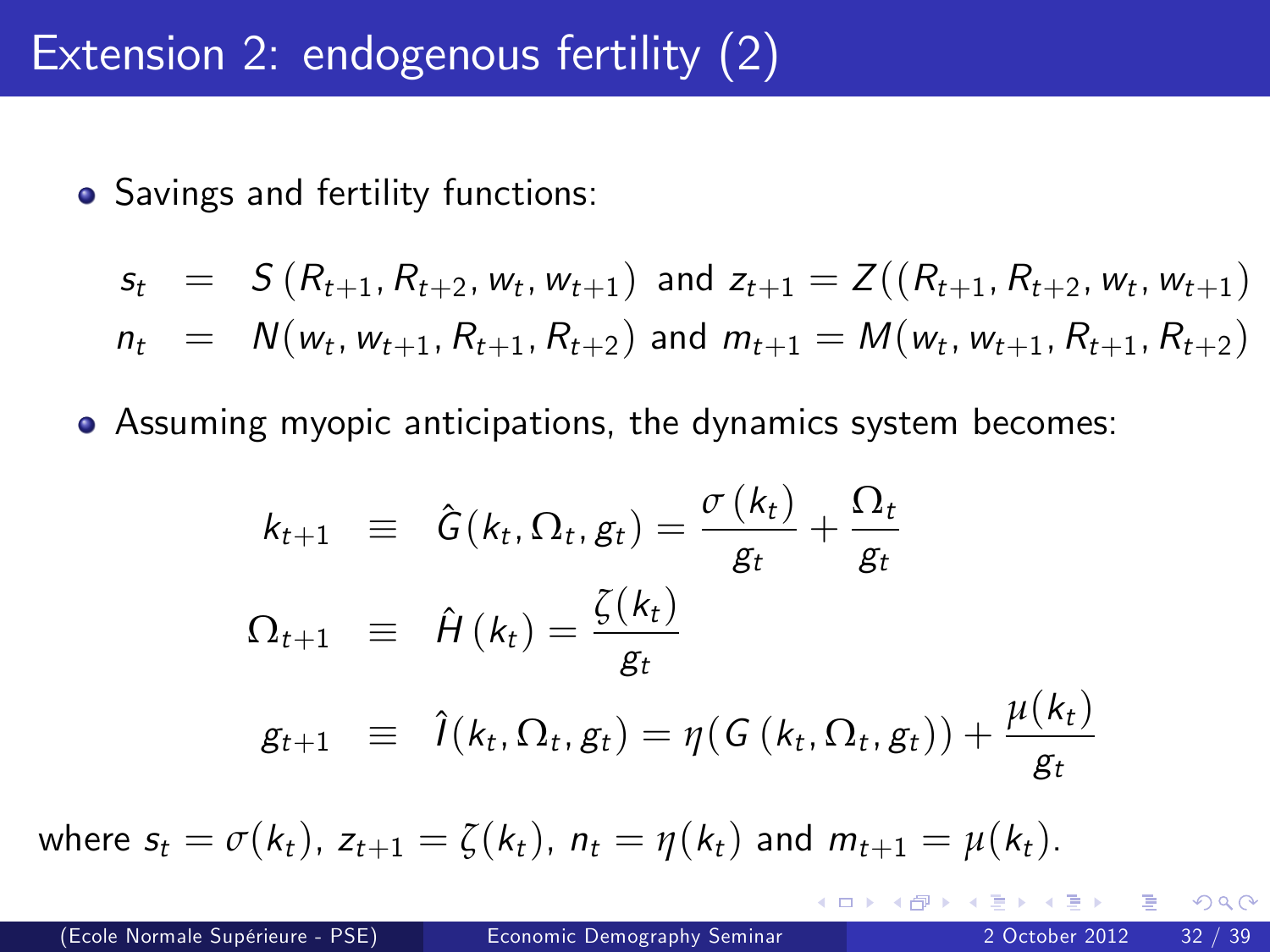## Extension 2: endogenous fertility (3)

#### **Corollary**

Assume that there exists a stationary equilibrium with  $\eta$ (k\*)  $=$  0.

• That equilibrium is locally stable if and only if:

(i) 
$$
\left| \frac{\zeta'(k^*)\mu(k^*) - \zeta(k^*)\mu'(k^*)}{g^{*4}} \right|
$$
 < 1;  
\n(ii)  $1$  > 
$$
\frac{\zeta(k^*)\eta'(k^*)}{g^{*3}} + \frac{-\sigma'(k^*)\mu(k^*)}{g^{*3}} + \frac{\mu'(k^*)[\sigma(k^*) + \Omega^*] - \zeta'(k^*)}{g^{*3}} - \frac{\zeta'(k^*)}{g^{*2}} - \frac{\zeta'(k^*)\mu(k^*) - \zeta(k^*)\mu'(k^*)}{g^{*4}} \right] \left[ \frac{\sigma'(k^*)}{g^{*2}} - \eta'(k^*) \left[ \frac{\sigma(k^*) + \Omega^*}{g^{*2}} \right] - \frac{\mu(k^*)}{g^{*2}} \right] + \left[ \frac{\zeta'(k^*)\mu(k^*) - \zeta(k^*)\mu'(k^*)}{g^{*4}} \right]
$$
\n(iii)  $\frac{\sigma'(k^*)}{g^{*}} - \frac{\zeta(k^*)\eta'(k^*)}{g^{*3}} - \frac{\mu'(k^*)\sigma(k^*)}{g^{*3}} - \frac{\mu'(k^*)\zeta(k^*)}{g^{*4}} + \frac{\zeta'(k^*)}{g^{*2}} - 1$   
\n $< \frac{\sigma'(k^*)}{g^{*}} - \frac{\zeta(k^*)\eta'(k^*)}{g^{*3}} - \frac{\eta'(k^*)\sigma(k^*)}{g^{*2}} - \frac{\mu'(k^*)\zeta(k^*)}{g^{*4}} + \frac{\zeta'(k^*)}{g^{*2}} - 1$   
\n $< -\frac{\sigma'(k^*)}{g^{*}} + \frac{\zeta(k^*)\eta'(k^*)}{g^{*3}} + \frac{\mu'(k^*)\sigma(k^*)}{g^{*3}} + \frac{\mu'(k^*)\zeta(k^*)}{g^{*4}} - \frac{\zeta'(k^*)}{g^{*2}} + 1.$ 

<span id="page-32-0"></span>• Stability is possible, but birth timing still matters (through  $η'(\cdot), μ'(\cdot)).$ 

(Ecole Normale SupÈrieure - PSE) [Economic Demography Seminar](#page-0-0) 2 October 2012 33 / 39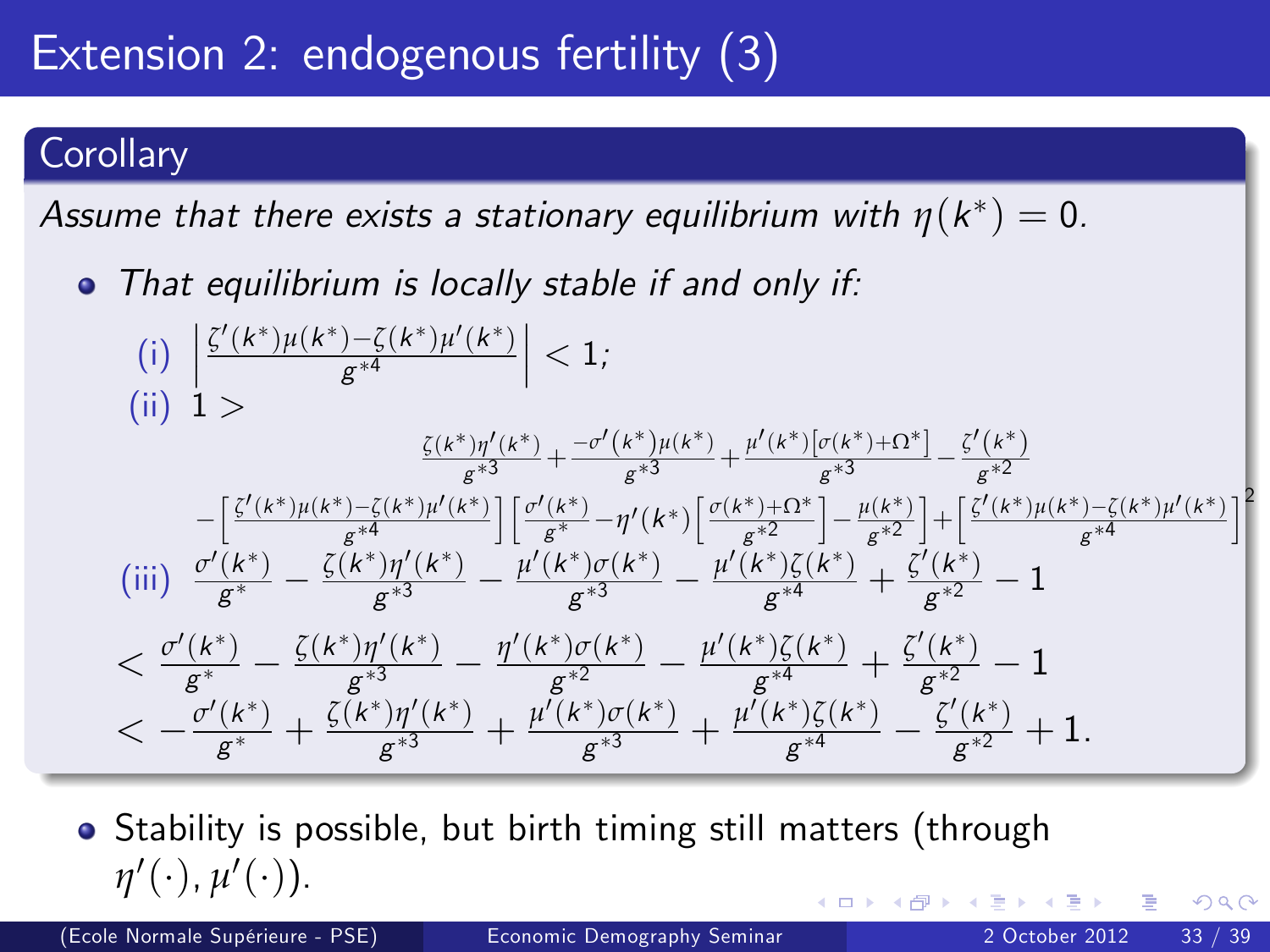### Extension 2: endogenous fertility (4)

• The new social planner's problem:

$$
\max_{c,d,b,k,n,m} u(c) + v(n) + \beta u(d) + \beta v(m) + \beta^2 u(b)
$$
  
s.t.  $F\left(k, 1 + \frac{1}{g}\right) - kg = c + \theta n + \frac{d}{g} + \frac{\theta m}{g} + \frac{b}{g^2}$   
where  $g = \frac{n + \sqrt[2]{n^2 + 4m}}{2}$ . FOCs yield:  
 $F_k(k^*, \cdot) = \frac{n^* + \sqrt[2]{n^*^2 + 4m^*}}{2} = g^* = \frac{u'(c^*)}{\beta u'(d^*)} = \frac{u'(d^*)}{\beta u'(b^*)}$   
 $g_n\left(F_L(\cdot)\frac{1}{g^{*2}} + k^*\right) + \theta = \frac{v'(n^*)}{u'(c^*)} + g_n\left[\frac{d^*}{g^{*2}} + \frac{2b^*}{g^{*3}} + \frac{\theta m^*}{g^{*2}}\right]$   
 $g_m\left(F_L(\cdot)\frac{1}{g^{*2}} + k^*\right) + \frac{\theta}{g^*} = \frac{\beta v'(m^*)}{u'(c^*)} + g_m\left[\frac{d^*}{g^{*2}} + \frac{2b^*}{g^{*3}} + \frac{\theta m^*}{g^{*2}}\right]$ 

Here birth timing matters beyond getting optimal  $\boldsymbol{g}^*$ . • The Serendipity Theorem is no longer valid [he](#page-32-0)[re](#page-34-0)[.](#page-32-0)

(Ecole Normale SupÈrieure - PSE) [Economic Demography Seminar](#page-0-0) 2 October 2012 34 / 39

<span id="page-33-0"></span>1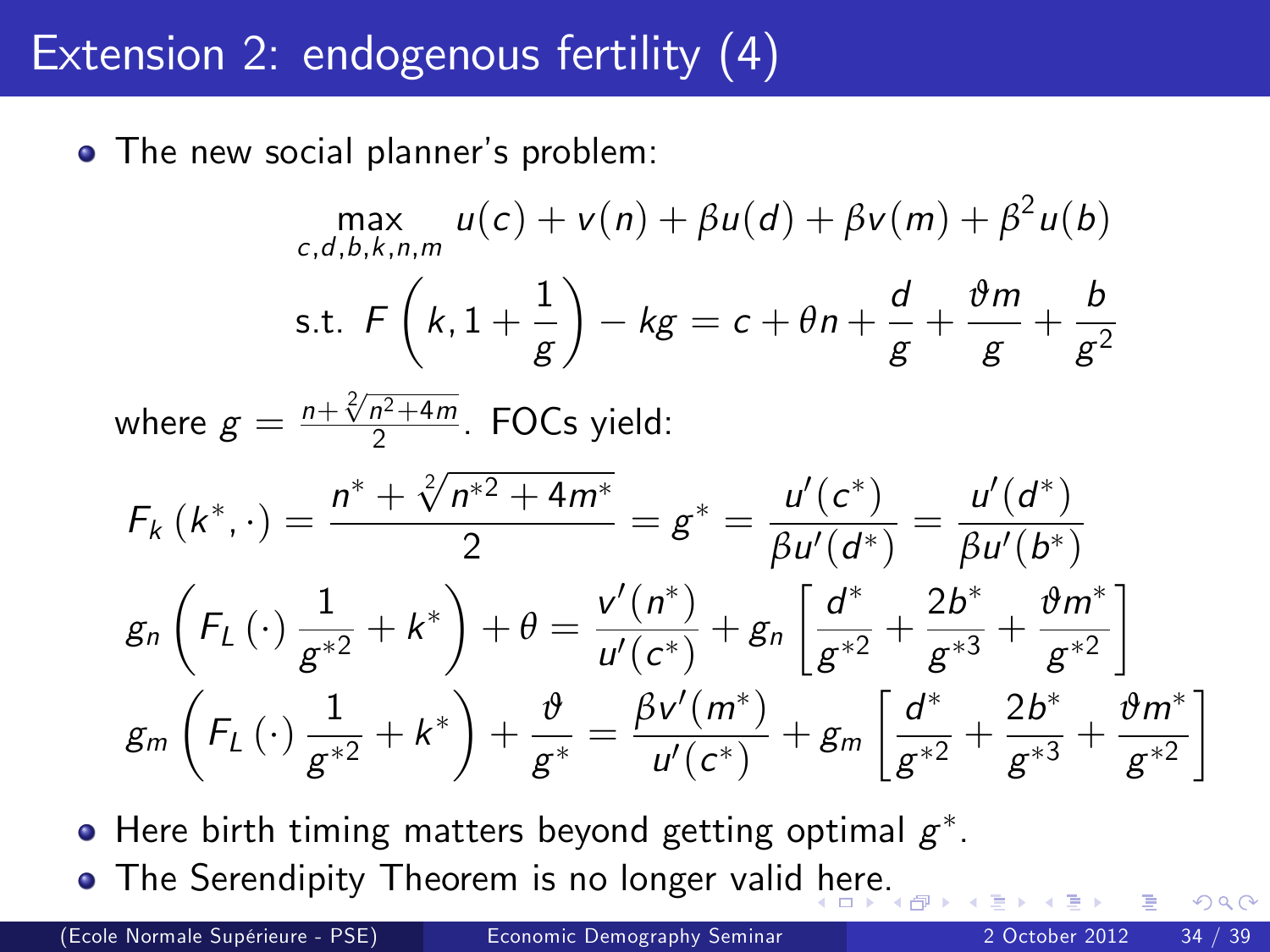## Extension 2: endogenous fertility (5)

- Two calibrations rationalizing  $n = 0.8$ ,  $m = 0.2$  (in yellow) assuming  $Y_t = AK_t^{\alpha}L_t^{1-\alpha}$  with  $A = 10$ ,  $\alpha = 0.3$ , and  $u(c) = log(c)$ ,  $v(n) = \varphi \log(n)$  with  $\varphi = 0.05$ .
- Green (red) = higher (lower) SS lifetime welfare than under current  $(n, m)$ .



<span id="page-34-0"></span>

 $\bullet$  Ambiguous gains from raising fertility. Delaying [b](#page-33-0)i[rth](#page-35-0)[s](#page-33-0) [is](#page-34-0) [n](#page-35-0)[ot](#page-0-0) [op](#page-38-0)[ti](#page-0-0)[ma](#page-38-0)[l.](#page-0-0)  $QQ$ (Ecole Normale SupÈrieure - PSE) [Economic Demography Seminar](#page-0-0) 2 October 2012 35 / 39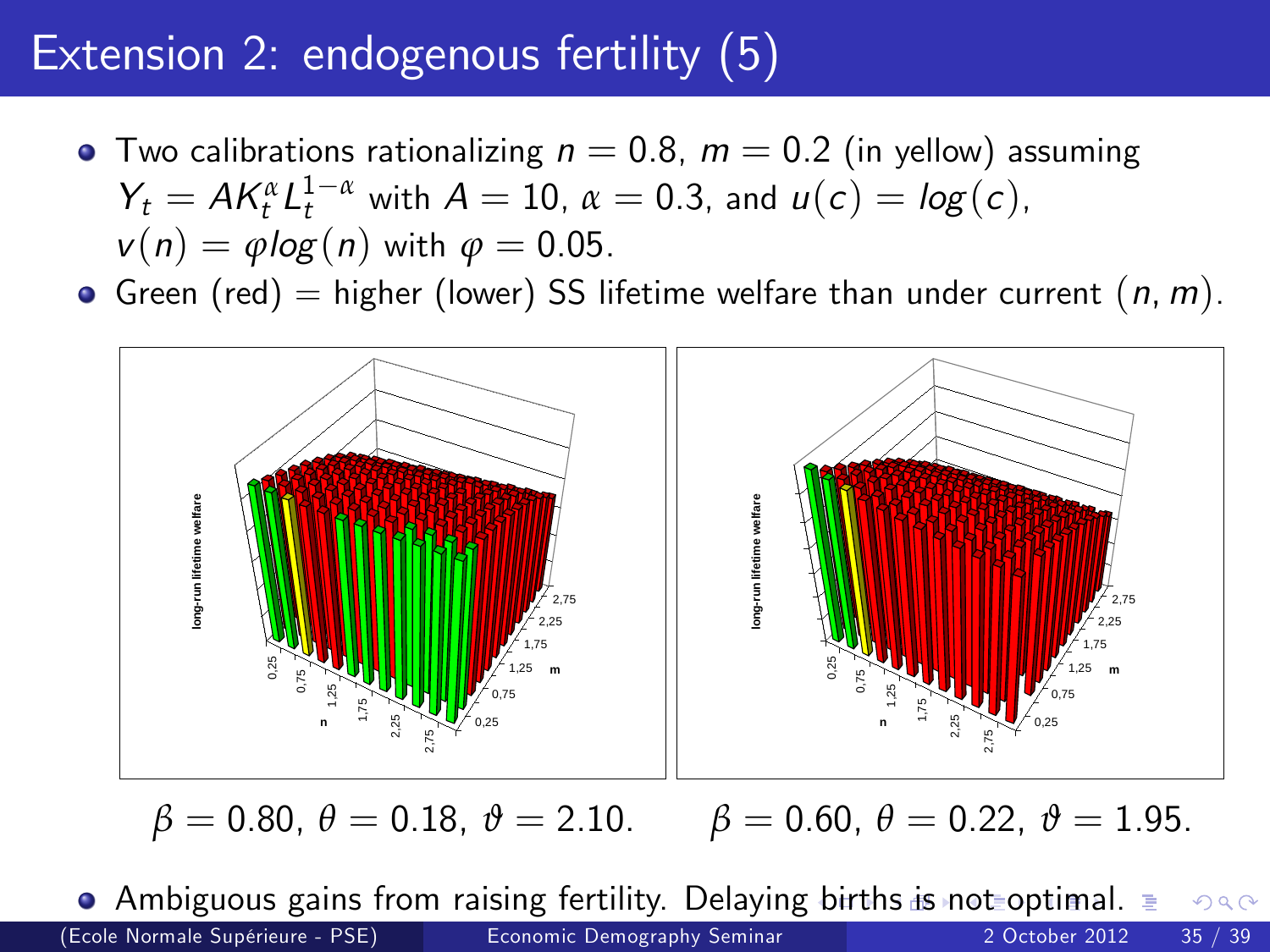### Extension 3: three reproduction periods (1)

- Consider now a 5-period OLG with 3 reproduction periods.
- $\bullet$  The number of agents born at time *i* is now:

$$
N_t = N_{t-1}n + N_{t-2}m + N_{t-3}o
$$

Dividing this by  $N_{t-1}$ , we obtain:

$$
g_t = n + \frac{m}{g_{t-1}} + \frac{o}{g_{t-1}g_{t-2}}
$$

• The dynamics of the population is given by the following two-dimensional dynamic system:

<span id="page-35-0"></span>
$$
g_{t+1} = n + \frac{m}{g_t} + \frac{\ell_t}{g_t}
$$

$$
\ell_{t+1} = \frac{o}{g_t}
$$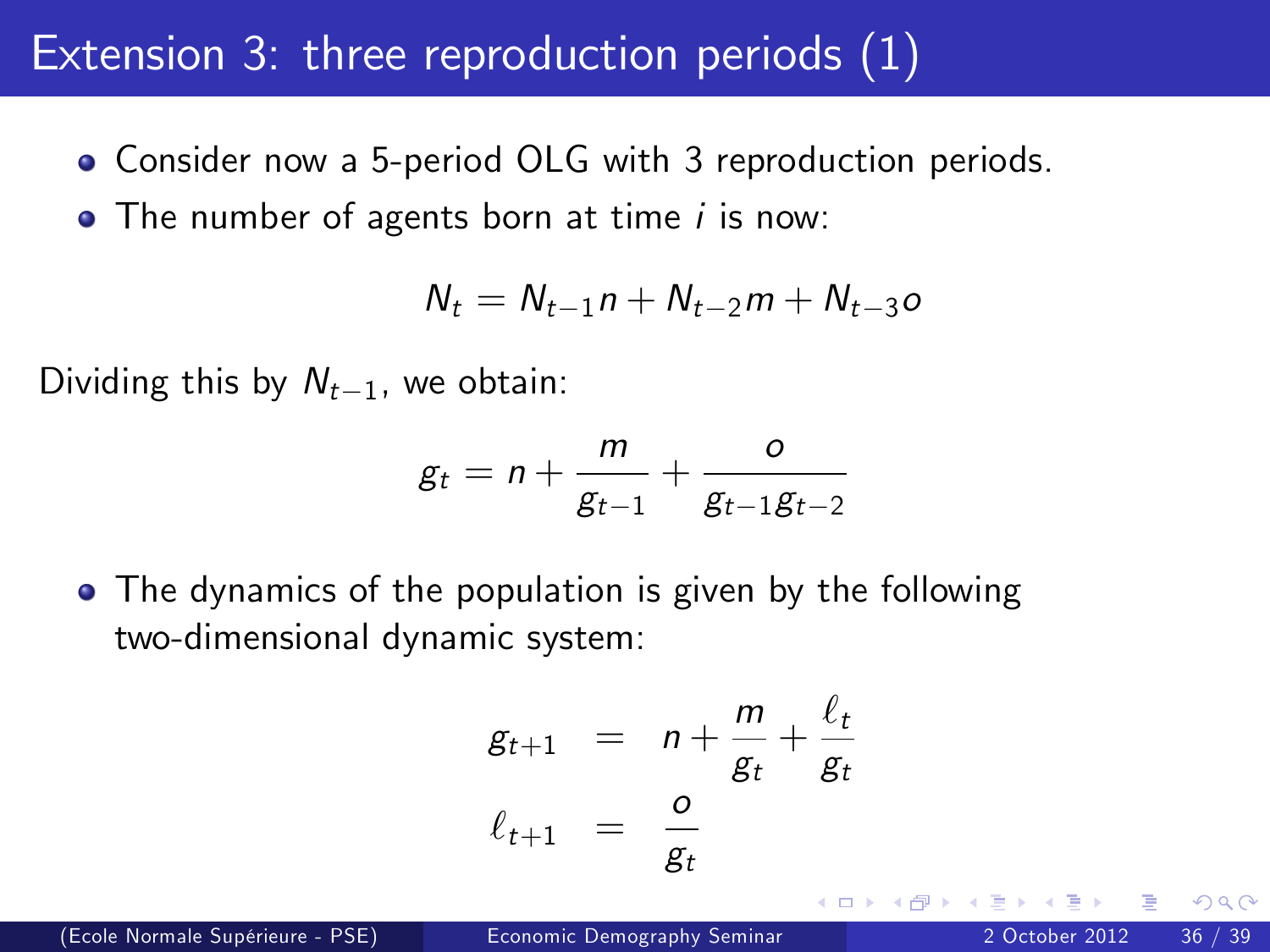## Extension 3: three reproduction periods (2)

• The long-run cohort growth factor  $g$  satisfies:

<span id="page-36-0"></span>
$$
g^3 - ng^2 - mg - o = 0
$$

• Convergence towards equilibrium  $g$  still depends on fertility timing.



**•** Hence the Postulate 2 in MacFarland's (1969) discrete time model (existence of 2 strictly positive age-specific fertility rates) is *necessary* to have the asymptotic convergence of the age-structure.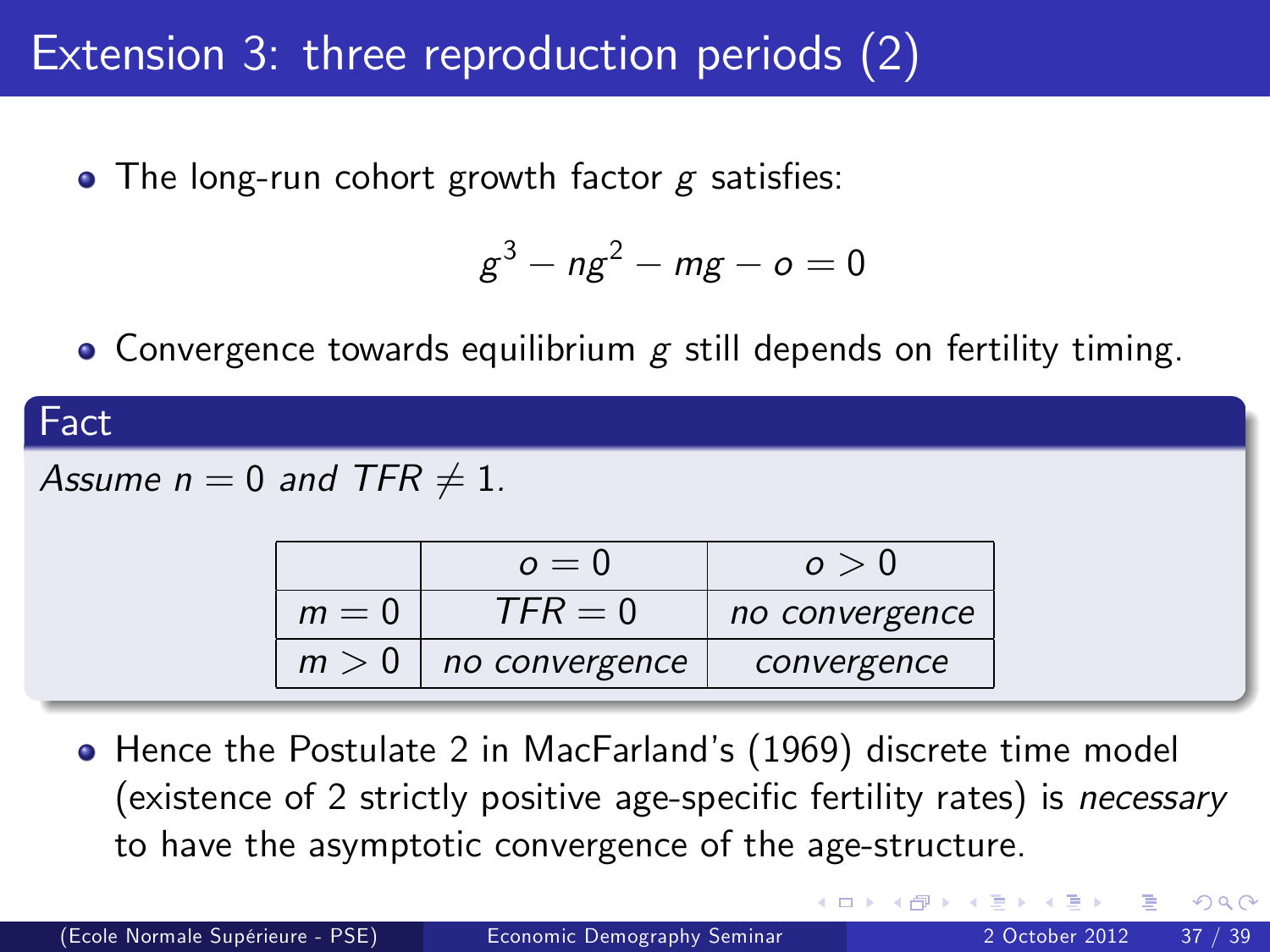### Extension 3: three reproduction periods (3)

• But asymptotic convergence does not imply birth timing is neutral! (two fertility profiles with TFR = 1.05, but transition: 16 p.  $<< 5.750$  p.)



<span id="page-37-0"></span>Figure: Asymptotic convergenc[e o](#page-36-0)f  $g_t$  $g_t$  $g_t$ 

(Ecole Normale SupÈrieure - PSE) [Economic Demography Seminar](#page-0-0) 2 October 2012 38 / 39